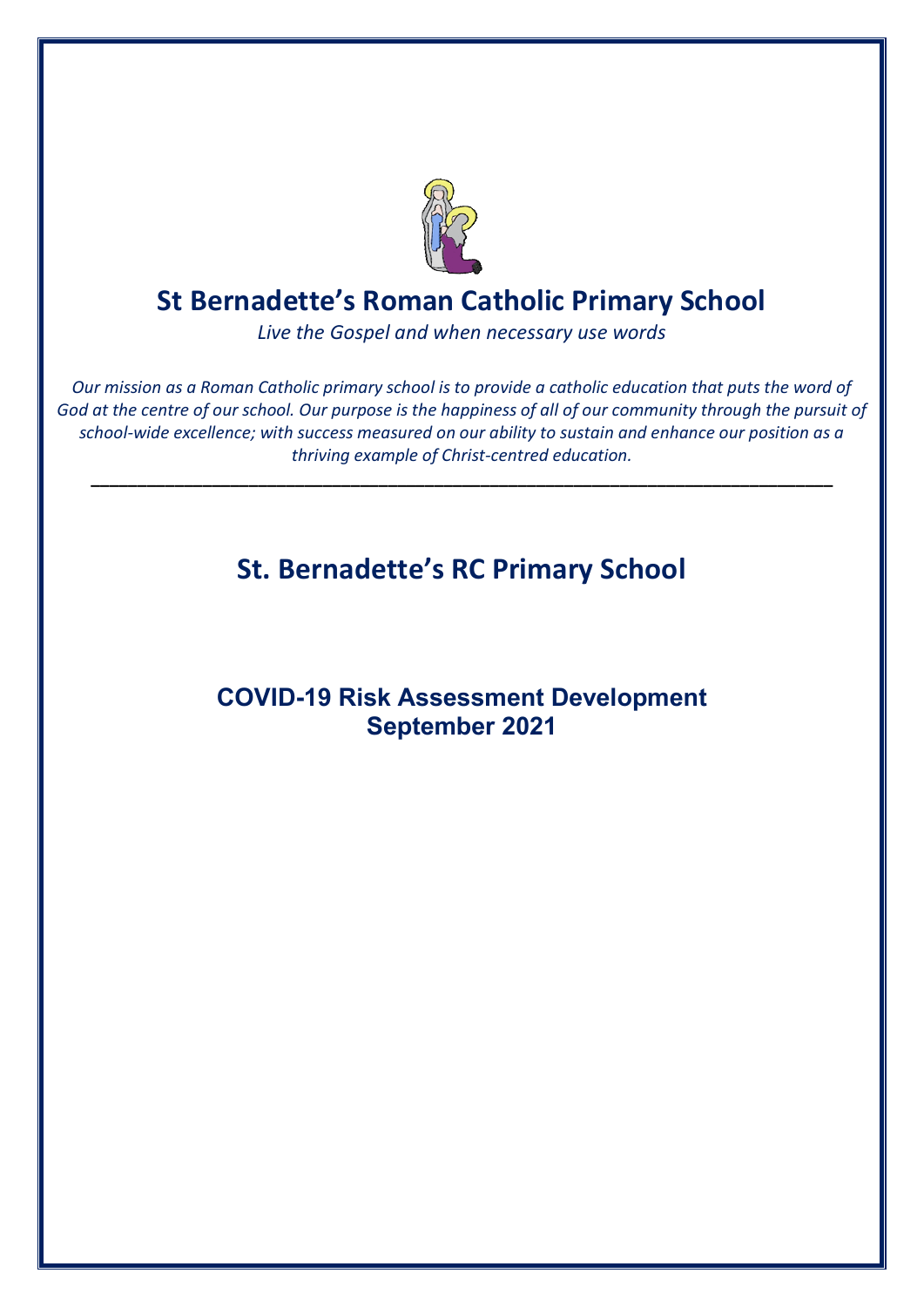## **Contents**

| 1.1                                                                                                                       |  |
|---------------------------------------------------------------------------------------------------------------------------|--|
|                                                                                                                           |  |
|                                                                                                                           |  |
|                                                                                                                           |  |
|                                                                                                                           |  |
|                                                                                                                           |  |
|                                                                                                                           |  |
| 2.6 Adults or Children with (or living with) particular characteristics, additional or complex needs including those with |  |
|                                                                                                                           |  |
|                                                                                                                           |  |
|                                                                                                                           |  |
|                                                                                                                           |  |
|                                                                                                                           |  |
|                                                                                                                           |  |
|                                                                                                                           |  |
|                                                                                                                           |  |
|                                                                                                                           |  |
|                                                                                                                           |  |
|                                                                                                                           |  |
|                                                                                                                           |  |
|                                                                                                                           |  |
|                                                                                                                           |  |
|                                                                                                                           |  |
|                                                                                                                           |  |
|                                                                                                                           |  |
|                                                                                                                           |  |
|                                                                                                                           |  |
|                                                                                                                           |  |
|                                                                                                                           |  |
|                                                                                                                           |  |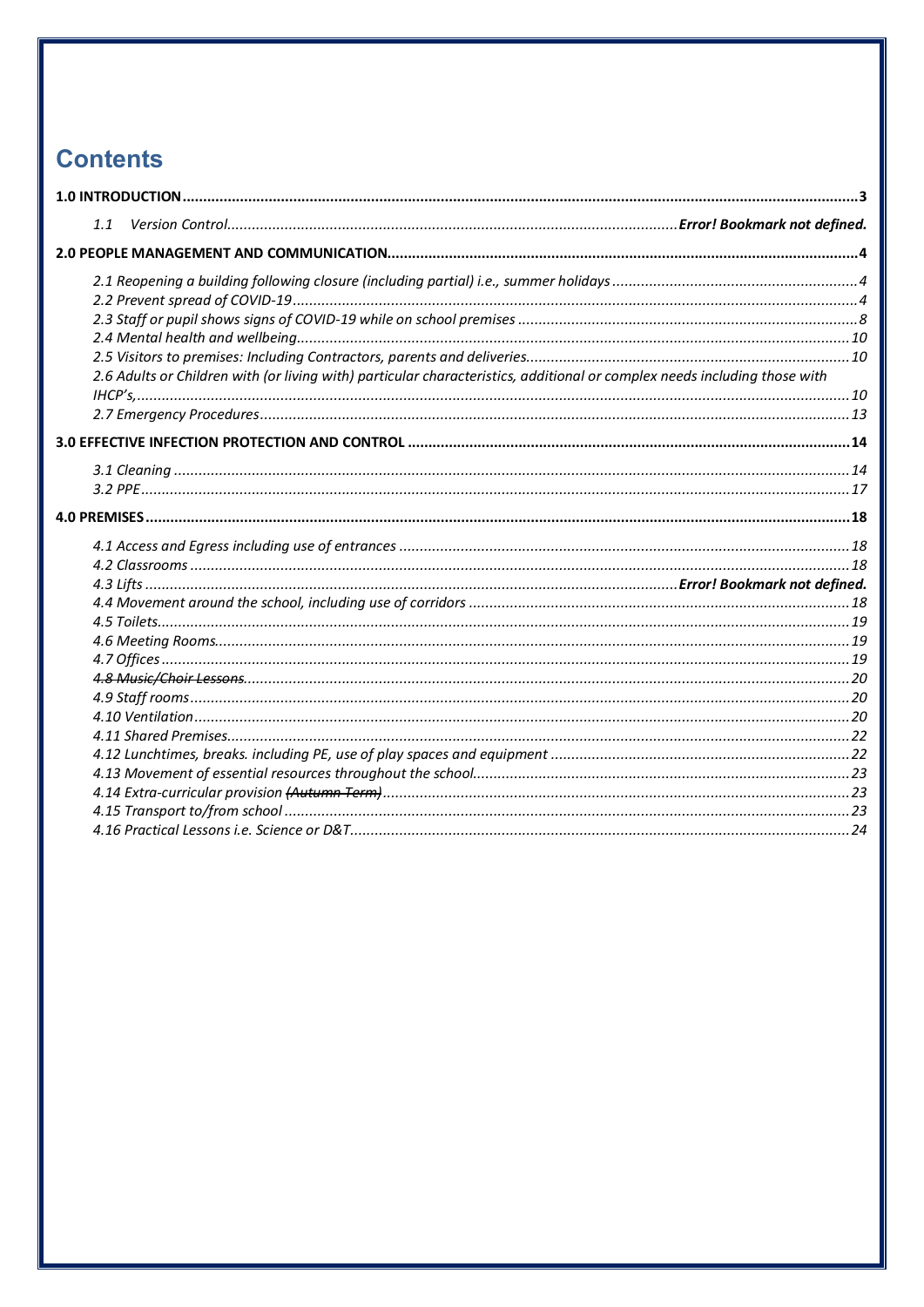### **1.0 Introduction**

The Considerations for COVID-19 Risk Assessment is a development document which will help schools identify relevant hazards and control measures.

The Management of Health and Safety at Work Regulations 1999, place a duty on all employers to make a suitable and sufficient assessment of the risks to the health and safety of their employees, whilst they are at work, and to others who may be affected by the employer's undertakings.

The school's risk assessment procedure has been developed by the Governing Body in conjunction with the Headteacher and members of the School Leadership Team and in accordance with the appropriate legislation, the operational day-to-day responsibility for the management of Health & Safety is a School responsibility.<sup>1</sup>

**The hazards, risks and control measures in this document are non-exhaustive, the school has a duty to ensure that all significant hazards on site are adequately risk assessed with suitable control measures to ensure the risk is low as practicable.**

The risk assessment has been shared with all staff.

*<sup>1</sup> https://www.gov.uk/government/publications/health-and-safety-advice-forschools/responsibilities-and-duties-for-schools*

1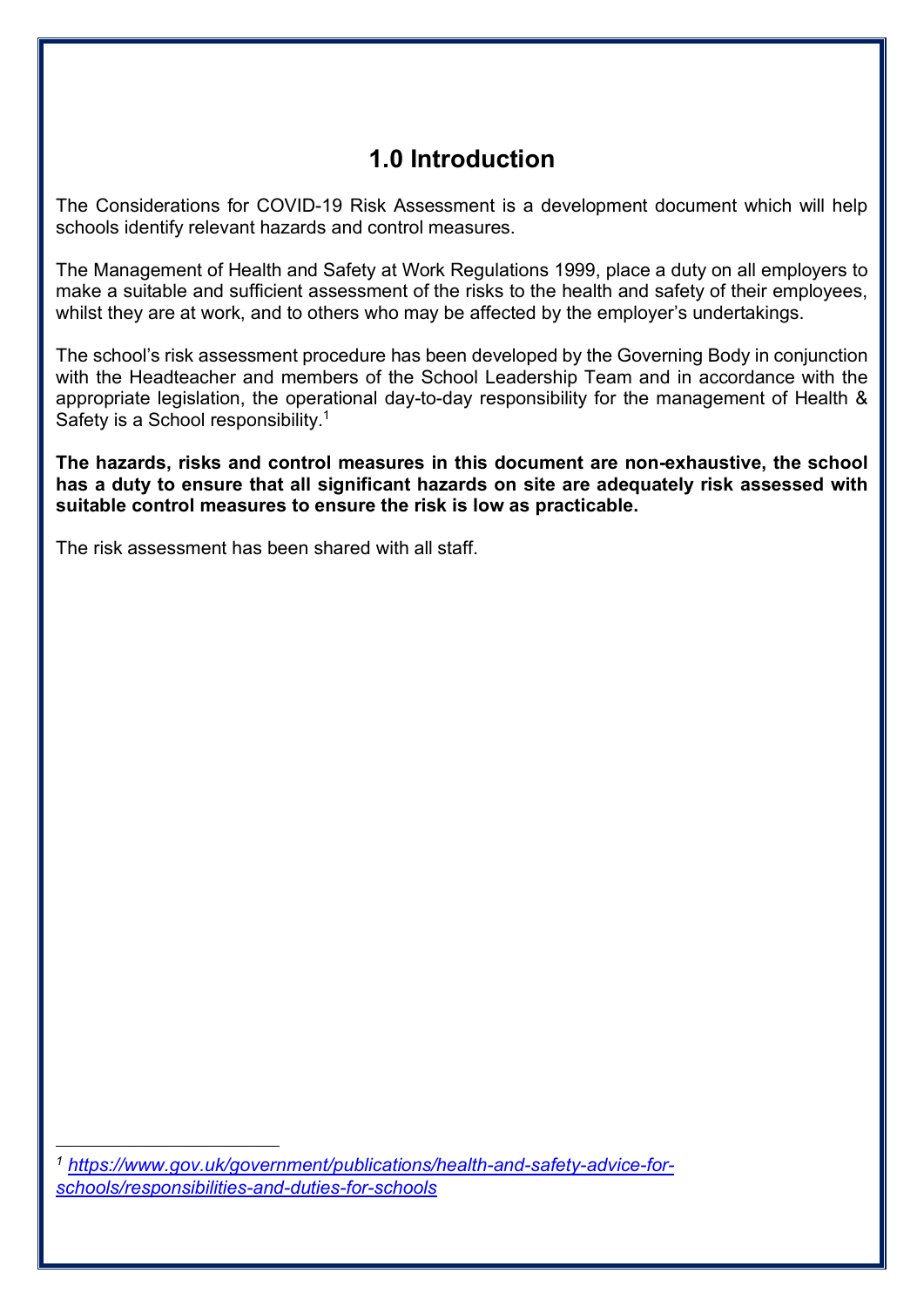|                                                                                                           |                                                                                                                                                                                                                                                                           | <b>2.0 PEOPLE MANAGEMENT AND COMMUNICATION</b>                                                                                                                                                                                                                                                                                                                                                                                                                                                                                                                                                                                                                                                                                                                                                                                                                                                                                                                                                                                                                                                                                                                                                                                                               |                                                                                                                                                                                                                                                                     |
|-----------------------------------------------------------------------------------------------------------|---------------------------------------------------------------------------------------------------------------------------------------------------------------------------------------------------------------------------------------------------------------------------|--------------------------------------------------------------------------------------------------------------------------------------------------------------------------------------------------------------------------------------------------------------------------------------------------------------------------------------------------------------------------------------------------------------------------------------------------------------------------------------------------------------------------------------------------------------------------------------------------------------------------------------------------------------------------------------------------------------------------------------------------------------------------------------------------------------------------------------------------------------------------------------------------------------------------------------------------------------------------------------------------------------------------------------------------------------------------------------------------------------------------------------------------------------------------------------------------------------------------------------------------------------|---------------------------------------------------------------------------------------------------------------------------------------------------------------------------------------------------------------------------------------------------------------------|
| <b>Hazard</b>                                                                                             | <b>Risk</b>                                                                                                                                                                                                                                                               | <b>Control Measures</b>                                                                                                                                                                                                                                                                                                                                                                                                                                                                                                                                                                                                                                                                                                                                                                                                                                                                                                                                                                                                                                                                                                                                                                                                                                      | <b>Site Comments</b>                                                                                                                                                                                                                                                |
| 2.1 Reopening a<br>building<br>following<br>closure<br>(including<br>partial) i.e.,<br>summer<br>holidays | Employees,<br>pupils,<br>contractors,<br>visitors.<br>Fatality,<br>serious illness<br>or injury due to<br>not<br>using  <br>suitable<br>equipment<br>which<br>could<br>fire.<br>cause<br>explosions,<br>Legionellosis,<br>release,<br>gas<br>explosion,<br>collapse, etc. | All outstanding inspections, testing or servicing of equipment<br>$\bullet$<br>relating to hot and cold-water systems; gas safety; fire safety;<br>kitchen equipment; security including access control and<br>intruder alarm systems; ventilation, lifts/hoists is in place and<br>deemed suitable prior to opening<br>Legionella monitoring has been maintained during summer<br>holidays as has the onsite flushing requirements in line with<br>guidance provided by specialist Legionella advice<br>All systems have been recommissioned before re-opening, as<br>would normally be done after a long holiday period. This includes<br>gas, heating, water supply, mechanical and electrical systems,<br>and catering equipment.<br>All areas and surfaces have been cleaned and disinfected prior<br>to reopening<br>Pest control for insect infestations have been contacted and<br>remedied<br>Thorough clean the kitchen prior to reopening before food<br>preparation resumes if closed during national restrictions<br>School has reviewed Chartered Institute of Building Services<br>$\bullet$<br>Engineers' guidance on emerging from lockdown and ensured<br>that all buildings have been checked and comply with this prior<br>to reopening. |                                                                                                                                                                                                                                                                     |
| 2.2 Prevent<br>spread of<br>COVID-19                                                                      | Employees,<br>pupils,<br>contractors,<br>visitors.<br>Contracting<br>Coronavirus                                                                                                                                                                                          | A register is in place at the school identifying staff members<br>$\bullet$<br>who have received the vaccination for COVID-19.<br>The government has removed the requirement to wear face<br>coverings in law, but it is recommended that face coverings are<br>worn in school when:                                                                                                                                                                                                                                                                                                                                                                                                                                                                                                                                                                                                                                                                                                                                                                                                                                                                                                                                                                         | Education settings should make<br>$\bullet$<br>sure their contingency plans cover<br>the possibility that it may be<br>advised<br>that face<br>coverings<br>should temporarily be worn in<br>settings in their area. This may<br>include<br>face<br>coverings<br>in |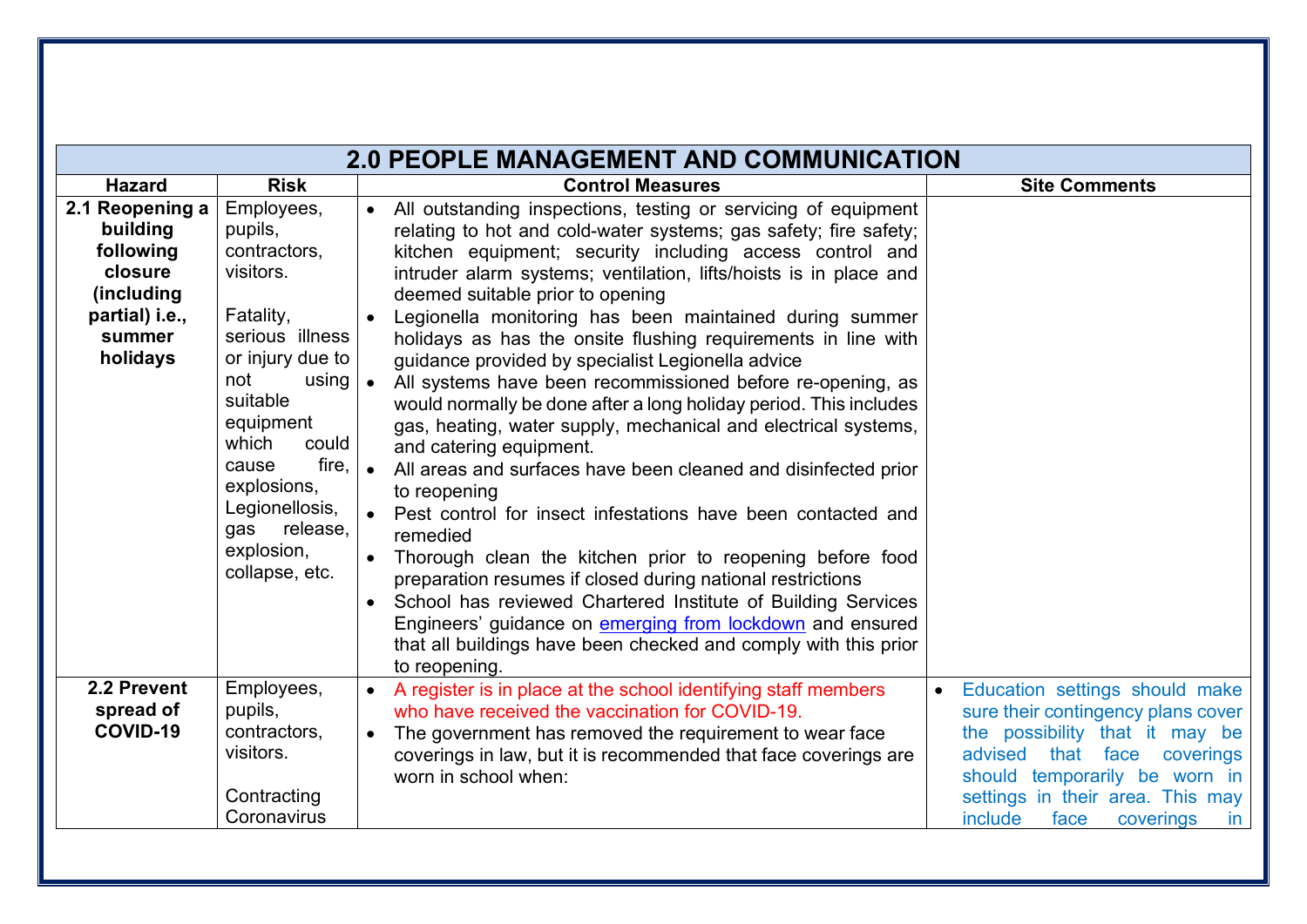| In enclosed and crowded spaces when staff meet<br>$\circ$         | and/or<br>communal<br>areas           |
|-------------------------------------------------------------------|---------------------------------------|
| people they don't normally meet.                                  | classrooms, for pupils, students      |
| Pupils and staff are accessing public and dedicated<br>$\circ$    | and staff.                            |
| transport.                                                        | <b>Education settings should make</b> |
| Staff and pupils wash or sanitise their hands when they remove    | sure your Outbreak Management         |
| their face covering.                                              | plans cover the possibility that in   |
| Access to handwashing facilities and hand sanitiser readily       | some local areas it may become        |
| available around the school site.                                 | necessary to reintroduce              |
| Face covering guidance followed.                                  | 'bubbles' for a temporary period,     |
| Staff to be advised to continue to make sensible decisions        | to reduce mixing between groups.      |
| regarding their proximity to others both in class and when        | Although social distancing is no      |
| working with colleagues.                                          | onger a legal requirement for staff   |
| Staff/visitors wishing to wear face coverings when on the         | and pupils, Headteachers stil         |
| school site can do so.                                            | have a legal duty to ensure the       |
| Face visors or shields will not be worn as an alternative to face | health and safety of their staff and  |
| coverings.                                                        | pupils.                               |
| School will have a small contingency supply of face coverings     | Measures previously put in place      |
| available for people who are struggling to access a face          | (e.g., one-way systems/dedicated      |
| covering; are unable to use their face covering as it has         | access/egress points into the         |
| become damp, soiled or unsafe; or have forgotten their face       | building) to ease congestion when     |
| covering                                                          | staff<br>and<br>pupils<br>are         |
| The school will keep a record of pupils and staff known to be     | entering/exiting and moving about     |
| symptomatic or to have tested positive, so that they can          | the building can still continue.      |
| provide assistance if contacted by NHS Track and Trace.           | Consideration be given to phasing     |
| School to seek public health advice if any of these thresholds    | in school activities where year       |
| are reached:                                                      | groups and staff will interact        |
| 5 children, pupils, students or staff, who are likely to          | during the start of the school term.  |
| have mixed closely, test positive for COVID-19 within a           |                                       |
| 10-day period: or                                                 |                                       |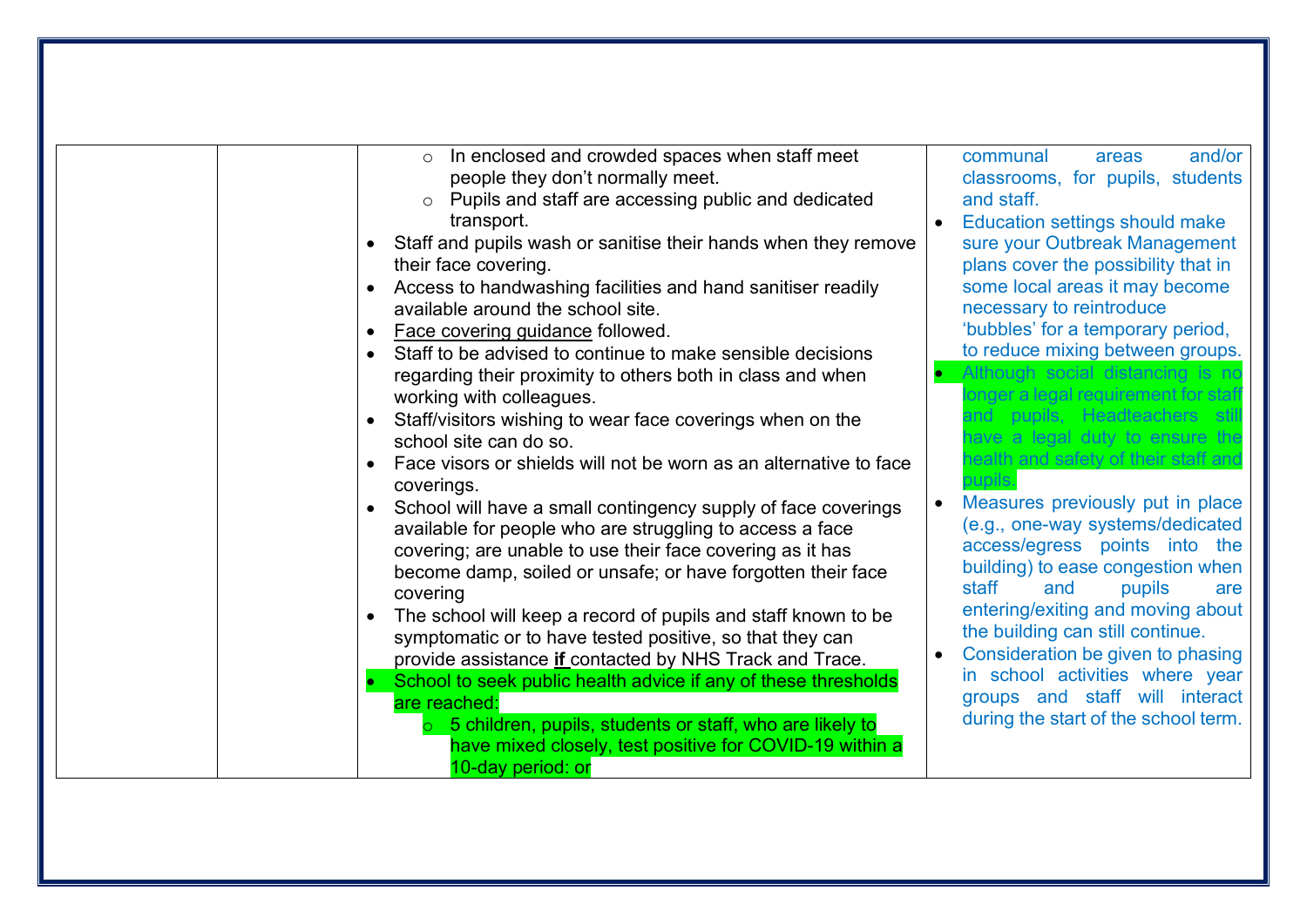| 10% of children, pupils, students or staff who are likely                        |
|----------------------------------------------------------------------------------|
| to have mixed closely test positive for COVID-19 within                          |
| a 10-day period                                                                  |
| The first port of call for public health advice should be North                  |
| Tyneside Council's Public Health Team under the leadership of                    |
| Wendy Burke Director of Public Health. The team can be                           |
| contacted via email emergencyplanning@northtyneside.gov.uk                       |
| or by telephone: 07813 400 000. 9am: 5pm Monday - Friday.                        |
| Please note we are not operating out of hours on call<br>arrangements this term. |
| • School follows current government and HR advice on who can                     |
| return to work and who should remain at home.                                    |
| Senior staff visibly present around school to support and                        |
| reinforce safety measures                                                        |
| This risk assessment will be reviewed regularly, in consultation                 |
| with all staff to ensure any issues can be addressed. It will also               |
| be subject to review following changes in local or national                      |
| guidance                                                                         |
| Task-based risk assessments which may be applicable have                         |
| been reviewed and updated to include any specific COVID-19                       |
| control measures. This is cascaded through to relevant staff                     |
| prior to undertaking such activities                                             |
| Hand washing and hand sanitiser 'stations' have been made                        |
| available around the premises so that all pupils and staff can                   |
| clean their hands regularly                                                      |
| Ongoing communications have been provided to all staff which                     |
| includes:                                                                        |
| o Risks and symptoms of COVID19                                                  |
| NHS COVID-19 Vaccination programme can still be<br>$\circ$                       |
| accessed-Book or manage your coronavirus (COVID-                                 |
| 19) vaccination.                                                                 |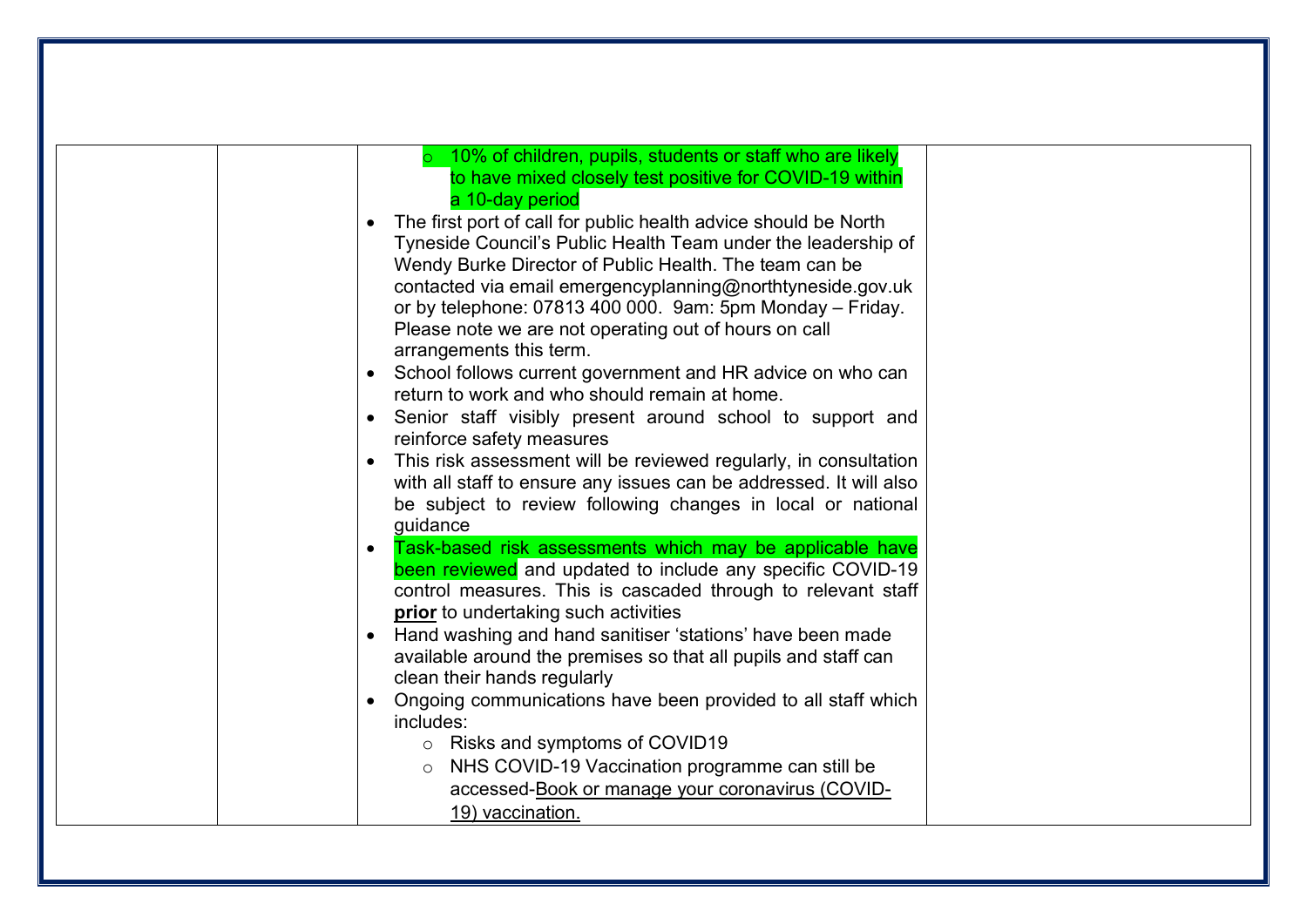| Advice regarding self-isolation of those showing signs or<br>$\circ$       |
|----------------------------------------------------------------------------|
| symptoms until a test has been carried out to confirm                      |
| diagnosis                                                                  |
| to make sensible decisions regarding their proximity to<br>$\circ$         |
| others both in class and when working with colleagues.                     |
| Emergency procedures (i.e. first aid, fire)<br>$\circ$                     |
| Effective infection control including hygiene measures<br>$\circ$          |
| Specific or individual risk assessment findings<br>$\circ$                 |
| Wellbeing points and any issues (SBM refresher)<br>$\circ$                 |
| Ongoing communications have been provided to all parents                   |
| which includes:                                                            |
| o Risks and symptoms of COVID19                                            |
| NHS COVID-19 Vaccination programme can still be<br>$\circ$                 |
| accessed-Book or manage your coronavirus (COVID-                           |
| 19) vaccination.                                                           |
| Advice regarding self-isolation of those showing signs or                  |
| symptoms                                                                   |
| Modelling of appropriate hand washing and hygiene                          |
| techniques (including catch it, bin it, kill it)                           |
| Not to enter the school if they are displaying any                         |
| symptoms of coronavirus                                                    |
| Recommendations on transport to and from education or<br>$\circ$           |
| childcare setting (including avoiding peak times).                         |
| Education resources such as e-bug and PHE schools'                         |
| resources                                                                  |
| Ongoing communications have been provided to all pupils<br>which includes: |
| Risks and symptoms of COVID19<br>$\circ$                                   |
|                                                                            |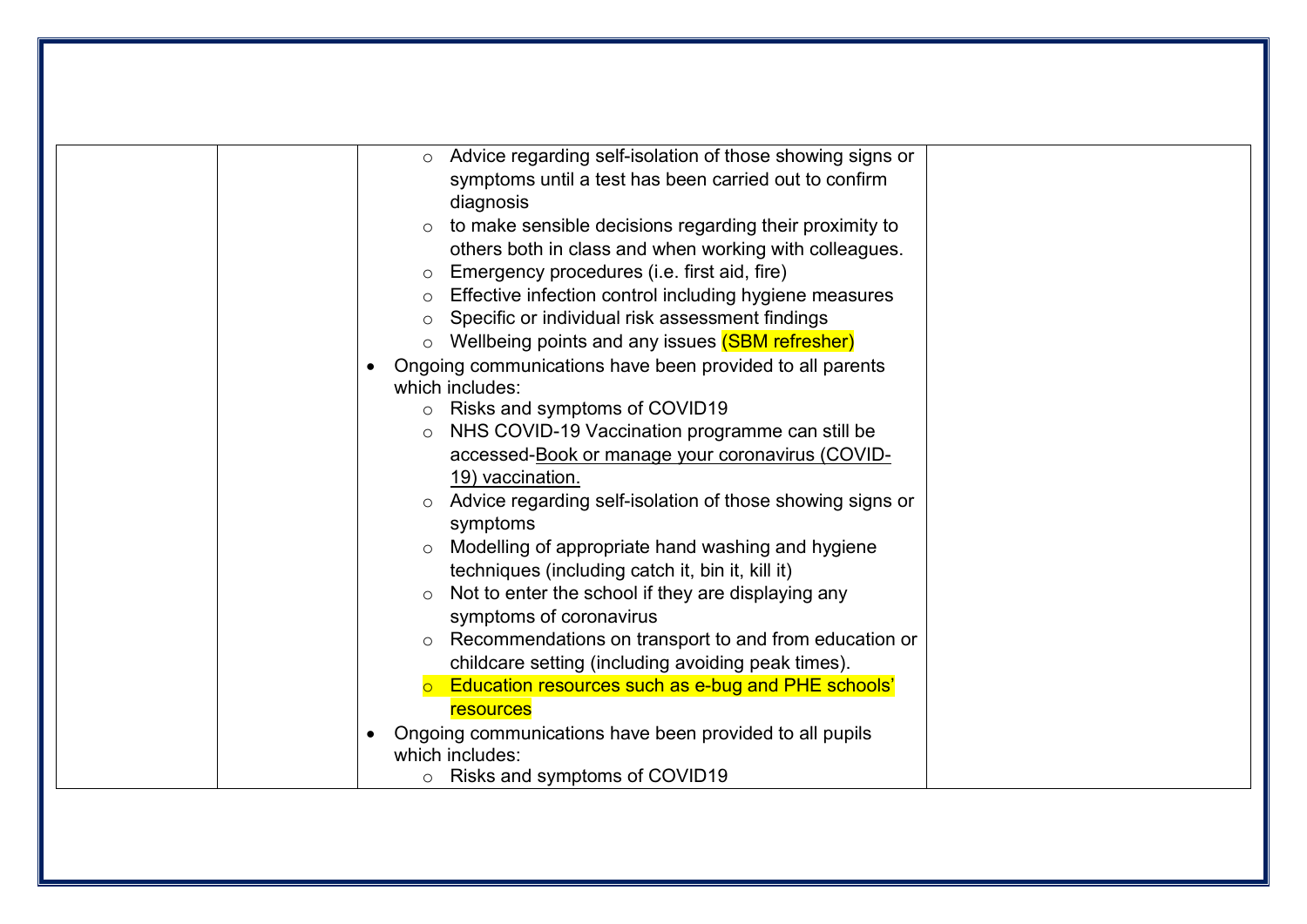|                                                                                     |                                                                                  | Advice regarding self-isolation of those showing signs or<br>$\circ$<br>symptoms<br>$\circ$ Emergency procedures (i.e. first aid, fire)<br>Effective infection control including hygiene measures<br>including modelling of appropriate hand washing and<br>hygiene techniques (including catch it, bin it, kill it)<br>Education resources such as e-bug and PHE schools'<br>$\circ$<br>resources                                                                                                                                                                                                                                                                                                                                                                                                                                                                                                                                                                                                                                            |                                                                                                                                                                                                                                                                                                                                   |
|-------------------------------------------------------------------------------------|----------------------------------------------------------------------------------|-----------------------------------------------------------------------------------------------------------------------------------------------------------------------------------------------------------------------------------------------------------------------------------------------------------------------------------------------------------------------------------------------------------------------------------------------------------------------------------------------------------------------------------------------------------------------------------------------------------------------------------------------------------------------------------------------------------------------------------------------------------------------------------------------------------------------------------------------------------------------------------------------------------------------------------------------------------------------------------------------------------------------------------------------|-----------------------------------------------------------------------------------------------------------------------------------------------------------------------------------------------------------------------------------------------------------------------------------------------------------------------------------|
| 2.3 Staff or<br>pupil shows<br>signs of COVID-<br>19 while on<br>school<br>premises | Employees,<br>pupils,<br>contractors,<br>visitors.<br>Contracting<br>Coronavirus | If anyone becomes unwell with a new, continuous cough, loss of<br>taste or smell or a high temperature in school, they will be sent<br>home and advised to take a test and self-isolate. Where the<br>child, young person or staff member tests negative, they can<br>return to their setting (if they feel well and no longer have<br>symptoms similar to COVID-19)<br>If they test positive, they can only return to school 10 days<br>following isolation and only if they do not have the following<br>symptoms:<br>a high temperature or feeling hot and shivery<br>a runny nose or sneezing<br>feeling or being sick<br>diarrhoea - If you have diarrhoea or you're being sick, stay<br>at home until 48 hours after they've stopped.<br>Other members of their household should also self-isolate for 10<br>days unless they are:<br><b>Fully vaccinated</b><br>Below the age of 18 years 6 months<br>taking part in or are currently part of an approved COVID-<br>19 vaccine trial<br>Not able to get vaccinated for medical reasons | We have a Contingency Plan/<br>Outbreak Management plan,<br>describing what measures will be<br>put in place if children, pupils,<br>students or staff test positive for<br>COVID-19, and how we will<br>operate if advised to reintroduce<br>any measures described in this<br>document to help break chains of<br>transmission. |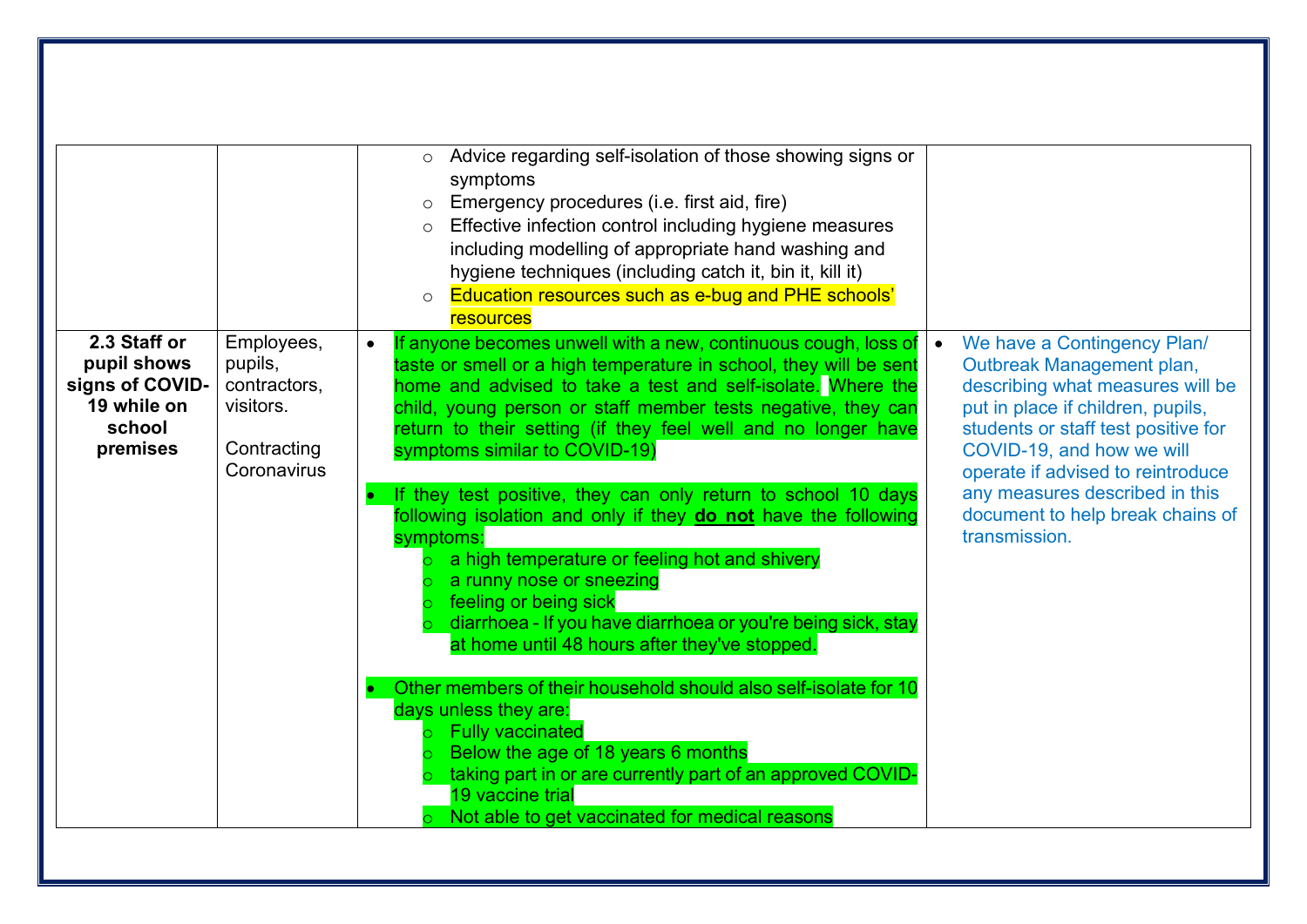| If a child or staff member is awaiting collection, they will be<br>moved, if possible, to a room where they can be isolated behind<br>a closed door, depending on the age of the child and with<br>appropriate adult supervision if required. Ideally, a window<br>should be opened for ventilation. If it is not possible to isolate<br>them, they will be moved to an area which is at least 2 metres<br>away from other people.<br>If they need to go to the bathroom while waiting to be collected,                             |  |
|-------------------------------------------------------------------------------------------------------------------------------------------------------------------------------------------------------------------------------------------------------------------------------------------------------------------------------------------------------------------------------------------------------------------------------------------------------------------------------------------------------------------------------------|--|
| they will use a <b>separate bathroom if possible</b> . The bathroom will<br>be cleaned and disinfected using standard cleaning products i.e.<br>a household detergent followed by disinfectant before being<br>used by anyone else.                                                                                                                                                                                                                                                                                                 |  |
| PPE will be worn by staff caring for the child while they await<br>collection if a distance of 2 metres cannot be maintained (such<br>as for a very young child or a child with complex needs). This<br>includes disposable gloves, disposable plastic apron, fluid<br>resistant surgical facemask (include eye protection if client is<br>coughing or sneezing)<br>In an emergency, call 999 if they are seriously ill or injured or<br>their life is at risk. Do not visit the GP, pharmacy, urgent care<br>centre or a hospital. |  |
| If a member of staff has helped someone who was unwell with a<br>new, continuous cough or a high temperature, they should wash<br>their hands thoroughly for 20 seconds and clean the affected<br>area with normal a household detergent followed by a<br>disinfectant<br>Staff/Pupils identified as close contact will not need to self-<br>isolate while they are awaiting their test results.                                                                                                                                    |  |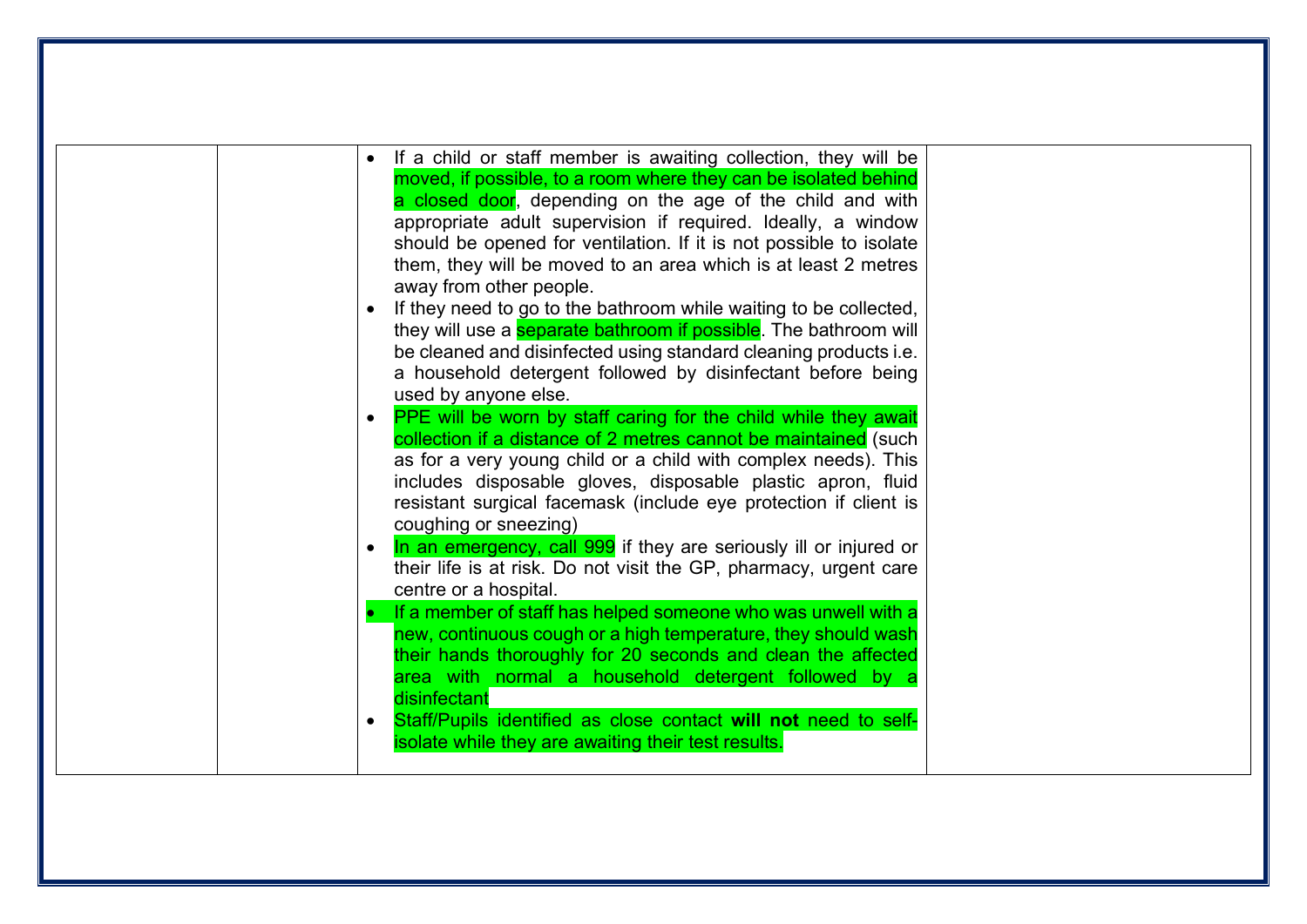| 2.4 Mental<br>health and<br>wellbeing                                                  | All staff and<br>pupils due to<br>demands,<br>control<br>$($ or a<br>lack<br>of),<br>support,<br>relationships,<br>role<br>and<br>change | The Governing body and senior leaders are continually working<br>$\bullet$<br>with staff to implement flexible working practices in a way that<br>promotes good work-life balance and supports all staff including<br>leaders.<br>$\bullet$<br>School offer a free of charge, confidential counselling service to<br>all staff members (SBM refresher)                                                                                                                                                                                                                                                                                                                                                                                  |                                                                                                                                                                                                                                                                                                                                                                                                                                                                                                                                                                                                       |
|----------------------------------------------------------------------------------------|------------------------------------------------------------------------------------------------------------------------------------------|-----------------------------------------------------------------------------------------------------------------------------------------------------------------------------------------------------------------------------------------------------------------------------------------------------------------------------------------------------------------------------------------------------------------------------------------------------------------------------------------------------------------------------------------------------------------------------------------------------------------------------------------------------------------------------------------------------------------------------------------|-------------------------------------------------------------------------------------------------------------------------------------------------------------------------------------------------------------------------------------------------------------------------------------------------------------------------------------------------------------------------------------------------------------------------------------------------------------------------------------------------------------------------------------------------------------------------------------------------------|
| 2.5 Visitors to<br>premises:<br>Including<br>Contractors,<br>parents and<br>deliveries | Employees,<br>pupils,<br>contractors,<br>visitors.<br>Contracting<br>Coronavirus                                                         | Communication in the form of letters, email, signage, has been<br>provided to parents, visitors or suppliers:<br>Not to enter the education or childcare setting if they or<br>$\circ$<br>any of their family are displaying any symptoms of<br>coronavirus<br>Visitors must wash/sanitise their hands upon entering<br>our premises.<br>Plans for opening for example, cleaning, catering, food<br>supplies, hygiene suppliers<br>Communicating revised travel plans where appropriate<br>$\circ$<br>(for instance, to agree pick-up and drop-off times)<br>Physical barriers at entrance to prevent access of visitors until<br>measures above have been clarified<br>Decide on a location as a set drop-off point agreed in advance. | While social distancing measures<br>have now ended in the workplace,<br>school settings can still encourage<br>distancing where possible to<br>provide reassurance to the school<br>community $-$ it is important to<br>remember that ndividuals should<br>wear face coverings in enclosed<br>and crowded spaces when staf<br>meet people they don't normall<br>To prevent this, measures<br>could be introduced including:<br>Barriers <sub>2</sub><br>metres<br>from<br>$\Omega$<br>receptions<br>floor<br><b>or</b><br>markings that visitors/staff<br>should not cross when<br>speaking to staff. |
| 2.6 Adults or<br><b>Children with</b><br>(or living with)<br>particular                | Employees,<br>pupils,<br>contractors,<br>visitors.                                                                                       | All clinically extremely vulnerable (CEV) children and young<br>people should attend their education setting unless they are one<br>of the very small number of children and young people under                                                                                                                                                                                                                                                                                                                                                                                                                                                                                                                                         |                                                                                                                                                                                                                                                                                                                                                                                                                                                                                                                                                                                                       |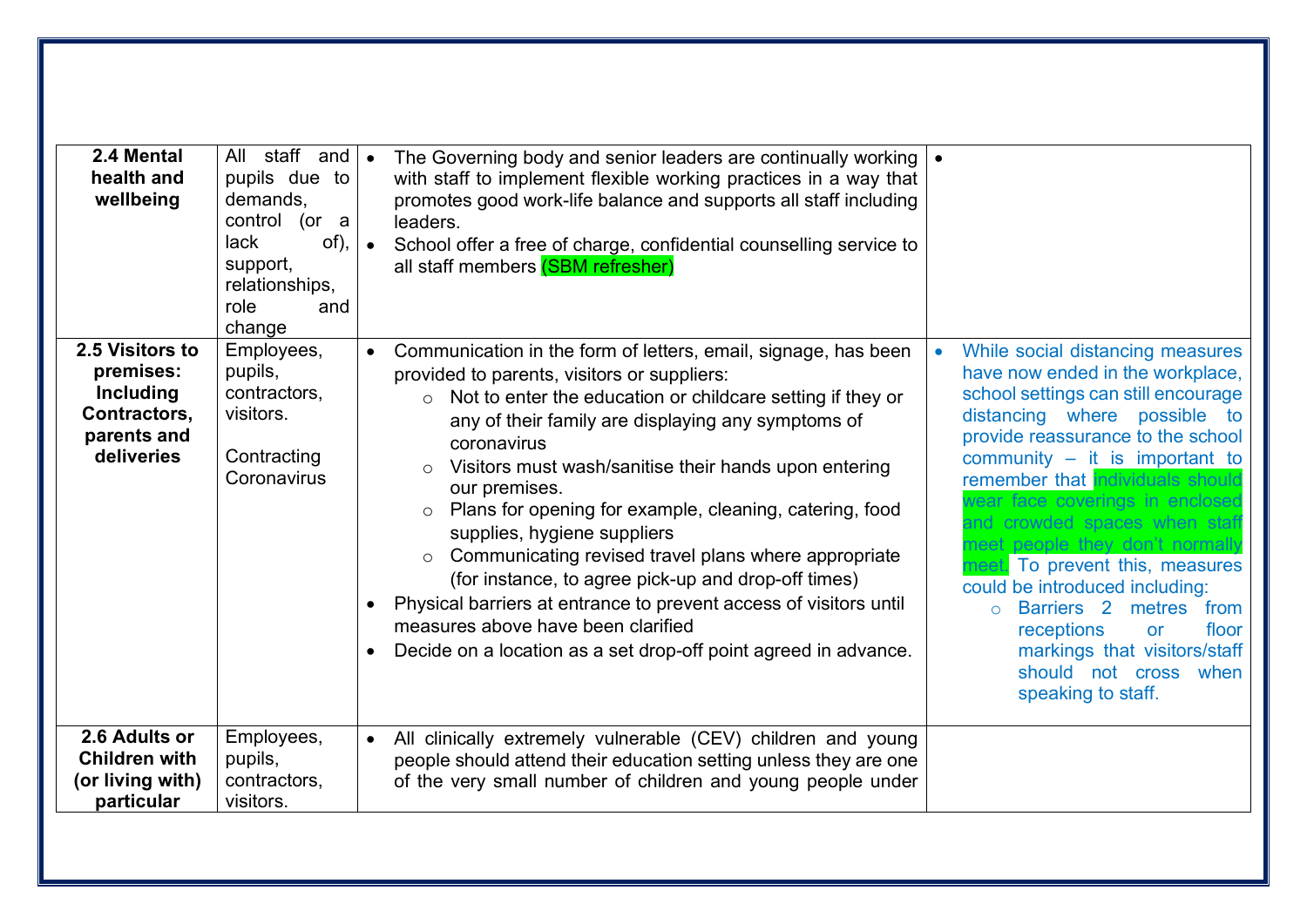| characteristics,<br>additional or                | Contracting | paediatric or other specialist care who have been advised by<br>their clinician or other specialist not to attend.                                                                                                                                                                                                                                                                                                                                                                                                                                                                            |
|--------------------------------------------------|-------------|-----------------------------------------------------------------------------------------------------------------------------------------------------------------------------------------------------------------------------------------------------------------------------------------------------------------------------------------------------------------------------------------------------------------------------------------------------------------------------------------------------------------------------------------------------------------------------------------------|
| complex needs<br>including those<br>with IHCP's, | Coronavirus | The school will keep up to date and follow government<br>guidelines relating to individual risk factors (including those who<br>are clinically vulnerable and clinically extremely vulnerable) and<br>local measures if higher rates are in place $-$ this includes<br>ensuring individuals shield where local or national restrictions<br>identify this as a requirement                                                                                                                                                                                                                     |
|                                                  |             | Staff performing Aerosol Generating Procedure's (AGP's) will<br>follow PHE's personal protective equipment (PPE) guidance on<br>aerosol generating procedures, and wear the correct PPE, which<br>is:                                                                                                                                                                                                                                                                                                                                                                                         |
|                                                  |             | $\circ$ a FFP2/3 respirator which has been appropriately fit<br>tested for each individual who is required to wear one<br>$\circ$ gloves<br>a long-sleeved fluid repellent gown<br>$\circ$<br>$\circ$ eye protection                                                                                                                                                                                                                                                                                                                                                                          |
|                                                  |             | Children and young people will be taken from the classroom or<br>$\bullet$<br>shared area for any AGP to be carried out in a designated room<br>with the doors closed and any windows open. If this is not<br>possible an individual risk assessment will be carried out. In all<br>instances, efforts will be made to:<br>Ensure that only staff who are needed to undertake the<br>$\circ$<br>procedure are present and that no other children or young<br>people are in the room<br>Minimise clutter to make the process of cleaning the room<br>$\circ$<br>as straightforward as possible |
|                                                  |             | Clean all surfaces and ventilate the room following a<br>procedure and before anyone not wearing PPE enters.<br>Clearance of infectious particles after an AGP is<br>dependent on the ventilation and air change within the                                                                                                                                                                                                                                                                                                                                                                   |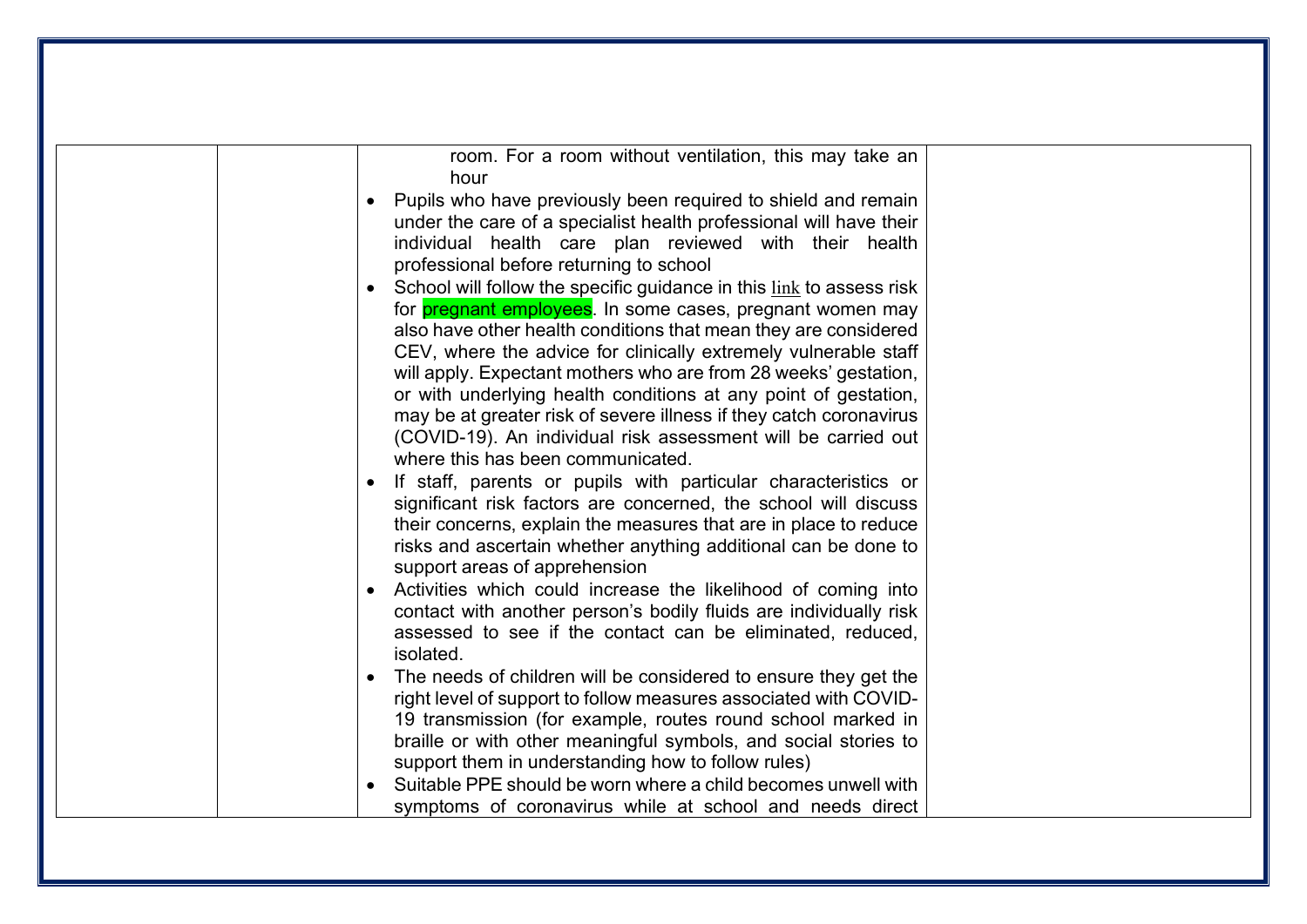|                                    |                                                                                  | worn by the supervising adult if a distance of 2 metres cannot be<br>maintained. If contact with the child is necessary, then gloves,<br>an apron and a face mask should be worn by the supervising<br>adult. If a risk assessment determines that there is a risk of<br>splashing to the eyes, for example from coughing, spitting, or<br>vomiting, then eye protection should also be worn<br>For children who require it, staff will use simple language to<br>explain safety measures, and reiterate and reinforce key<br>messages. This will include safe routines for access to toilets,<br>hand-cleaning and break and lunch times should be put in place.<br>• Additional support for pupils to clean their hands regularly,<br>including when they arrive at the setting, when they return from<br>breaks, when they change rooms and before and after eating.<br>• Staff working with children and young people who spit<br>uncontrollably provided with more opportunities to wash their<br>hands than other staff<br>• Pupils who use saliva as a sensory stimulant or who struggle<br>with 'catch it, bin it, kill it' provided with more opportunities to<br>wash their hands than children and young people who do not.<br>The school has reviewed competencies of staff to ensure there<br>is sufficient numbers of individuals trained to carry out<br>support/interventions to cover absences |
|------------------------------------|----------------------------------------------------------------------------------|-----------------------------------------------------------------------------------------------------------------------------------------------------------------------------------------------------------------------------------------------------------------------------------------------------------------------------------------------------------------------------------------------------------------------------------------------------------------------------------------------------------------------------------------------------------------------------------------------------------------------------------------------------------------------------------------------------------------------------------------------------------------------------------------------------------------------------------------------------------------------------------------------------------------------------------------------------------------------------------------------------------------------------------------------------------------------------------------------------------------------------------------------------------------------------------------------------------------------------------------------------------------------------------------------------------------------------------------------------------------------------------------------------------------|
| 2.7 Emergency<br><b>Procedures</b> | Employees,<br>pupils,<br>contractors,<br>visitors.<br>Contracting<br>Coronavirus | School will ensure key posts are present within school at all   •<br>times, this includes<br><b>First Aiders</b><br><b>Safeguarding Lead</b><br><b>Fire Wardens</b><br><b>SLT</b><br>Facilities / premises management / caretakers                                                                                                                                                                                                                                                                                                                                                                                                                                                                                                                                                                                                                                                                                                                                                                                                                                                                                                                                                                                                                                                                                                                                                                              |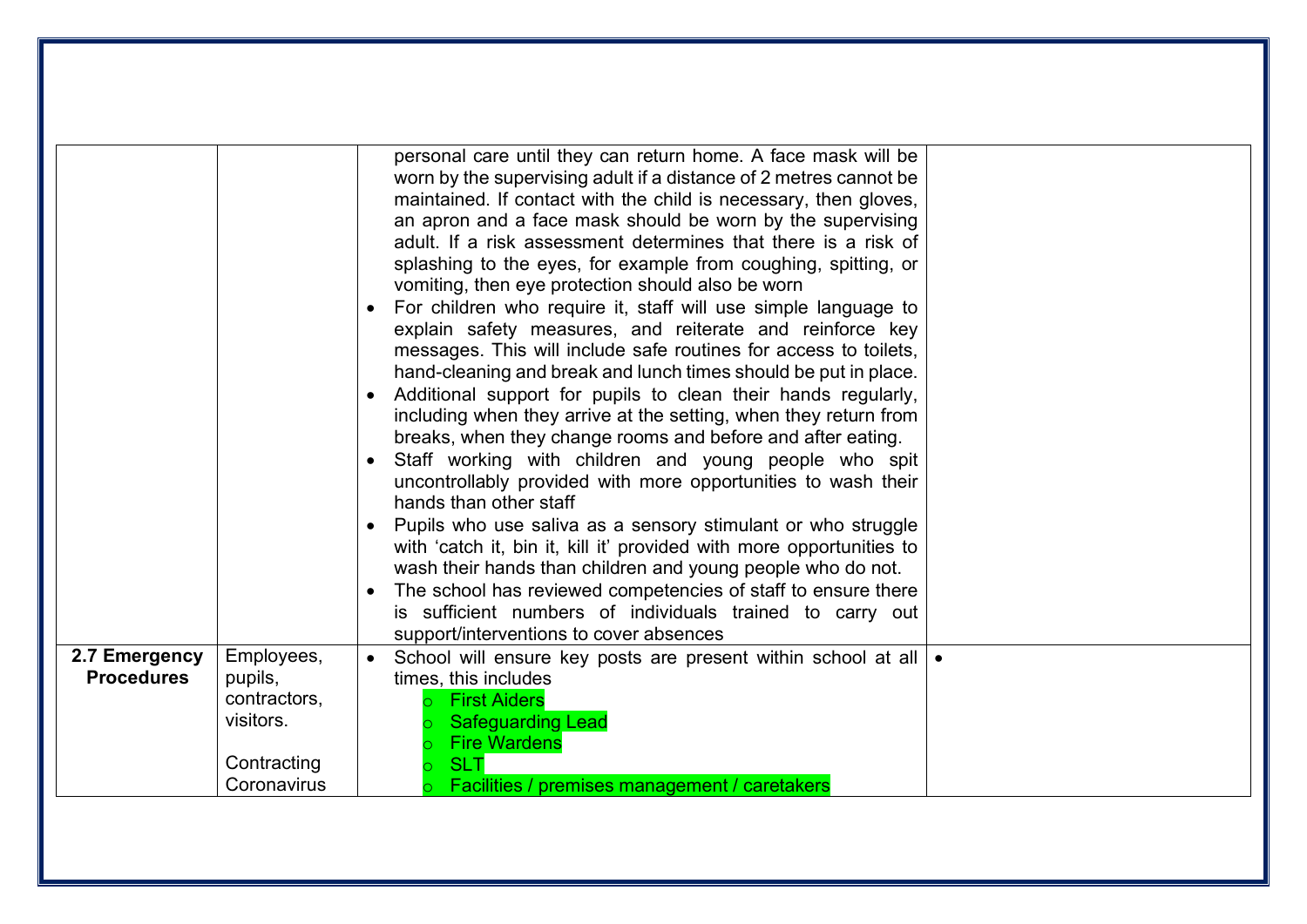|         | Emergency procedures have been reviewed to ensure that<br>arrangements remain valid for Fire Safety including the numbers<br>and locations of trained fire wardens and the validity of Personal<br>Emergency Evacuation Plans considering social distancing<br>measure where possible.<br>Procedure in place to close the school or nursery at short notice<br>if staffing levels fall to levels where safety cannot be assured                                                                                                                                                                                                                                                                                                                                                                                                                                                                                                                                                                              |
|---------|--------------------------------------------------------------------------------------------------------------------------------------------------------------------------------------------------------------------------------------------------------------------------------------------------------------------------------------------------------------------------------------------------------------------------------------------------------------------------------------------------------------------------------------------------------------------------------------------------------------------------------------------------------------------------------------------------------------------------------------------------------------------------------------------------------------------------------------------------------------------------------------------------------------------------------------------------------------------------------------------------------------|
|         | Practice drills will continue as normal to ensure pupils have<br>awareness of actions to take including one within the first week<br>back<br>If there is a reduced occupancy period, the school will:<br>o carry out weekly checks of alarms systems, call points<br>and emergency lighting<br>o carry out regular hazard spotting to identify escape route<br>obstructions<br>o check that all fire doors are operational<br>o continue with Legionella Risk Assessment requirements<br>Current first aid provision has been reviewed to ensure enough<br>first aiders including Paediatric First Aid<br>First aid kits have been reviewed to ensure surgical masks, face<br>shield, disposable gloves and hand sanitiser (at least 60%<br>alcohol) are available<br>First Aiders for the school have been issued with the current<br>advice and guidance produced by the resus council and will<br>follow identified disposal methods including double bagged,<br>stored for 72 hours and then disposed of |
|         | 3.0 Effective infection protection and control                                                                                                                                                                                                                                                                                                                                                                                                                                                                                                                                                                                                                                                                                                                                                                                                                                                                                                                                                               |
|         | School will follow the COVID-19: cleaning of non-healthcare .                                                                                                                                                                                                                                                                                                                                                                                                                                                                                                                                                                                                                                                                                                                                                                                                                                                                                                                                                |
| pupils, | settings guidance                                                                                                                                                                                                                                                                                                                                                                                                                                                                                                                                                                                                                                                                                                                                                                                                                                                                                                                                                                                            |
|         | Employees,                                                                                                                                                                                                                                                                                                                                                                                                                                                                                                                                                                                                                                                                                                                                                                                                                                                                                                                                                                                                   |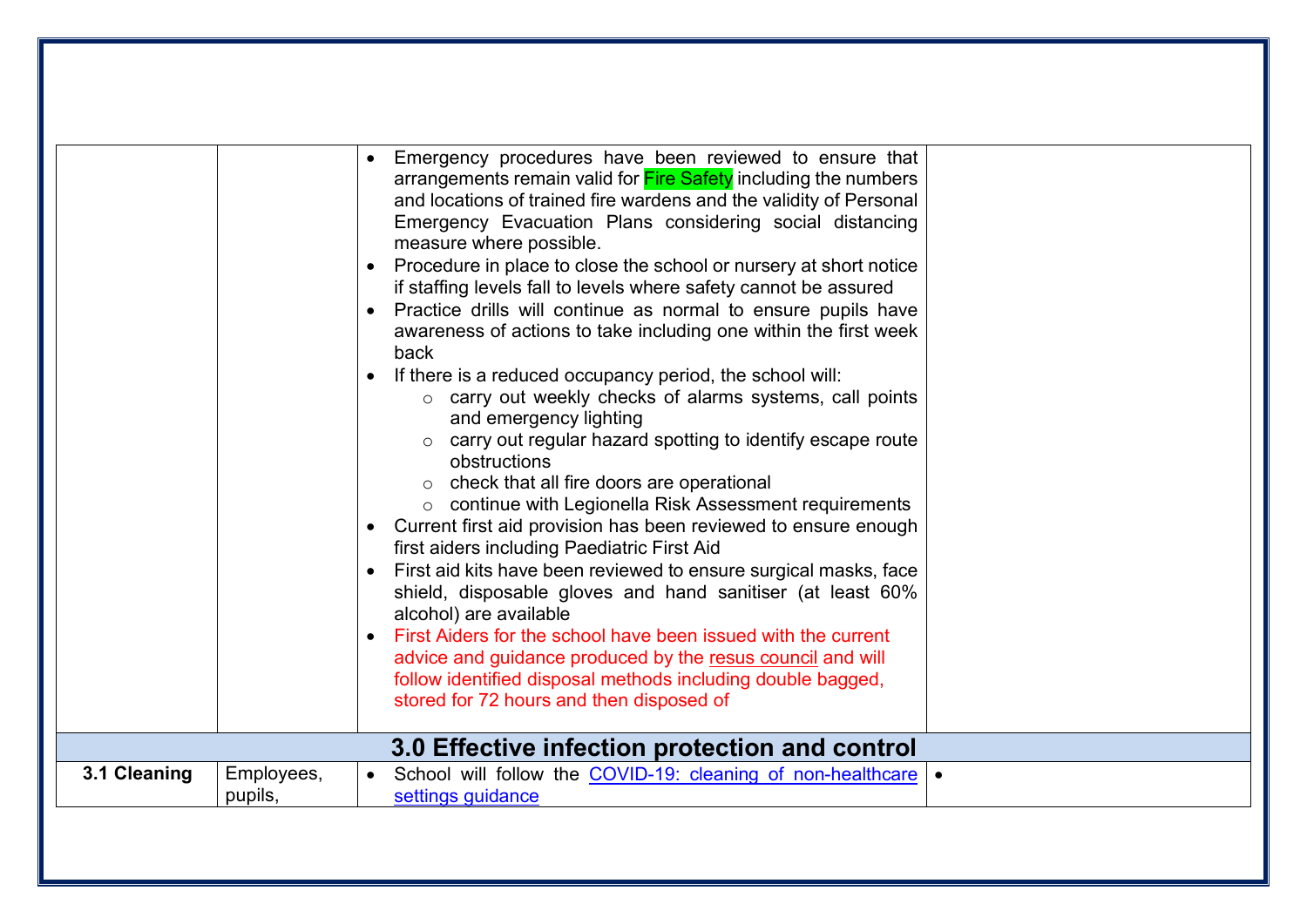| contractors,<br>visitors. | School will ensure that sufficient handwashing facilities are<br>$\bullet$                                                       |  |
|---------------------------|----------------------------------------------------------------------------------------------------------------------------------|--|
|                           | available. Where a sink is not nearby, provide hand sanitiser (at<br>least 60% alcohol) in classrooms, access/egress points and  |  |
| Contracting               | other learning environments                                                                                                      |  |
| Coronavirus               | School will provide skin care systems to prevent skin issues such                                                                |  |
|                           | as dermatitis                                                                                                                    |  |
|                           | Surfaces that children are touching, such as toys, books, desks,                                                                 |  |
|                           | chairs, doors, sinks, toilets, light switches, bannisters, will be                                                               |  |
|                           | cleaned more regularly than normal - as a minimum, frequently                                                                    |  |
|                           | touched surfaces should be wiped down twice a day, and one of<br>these should be at the beginning or the end of the working day. |  |
|                           | Pedal operated lidded bins available for the disposal of tissues                                                                 |  |
|                           | and contaminated waste – double bagged, stored for 72 hours                                                                      |  |
|                           | and then disposed of.                                                                                                            |  |
|                           | Adequate supplies of disposable tissues, surface wipes,                                                                          |  |
|                           | sanitiser (at least 60% alcohol) and suitable pedal bins in all                                                                  |  |
|                           | teaching rooms<br>All adults and children will:                                                                                  |  |
|                           | frequently wash their hands with soap and water for 20<br>$\circ$                                                                |  |
|                           | seconds and dry thoroughly. Review the guidance on                                                                               |  |
|                           | hand cleaning                                                                                                                    |  |
|                           | clean their hands on arrival at the setting, before and after                                                                    |  |
|                           | eating, when they return from breaks, when they change                                                                           |  |
|                           | rooms and after sneezing or coughing                                                                                             |  |
|                           | $\circ$ be encouraged not to touch their mouth, eyes and nose<br>asked to use a tissue or elbow to cough or sneeze and           |  |
|                           | use bins for tissue waste ('catch it, bin it, kill it')                                                                          |  |
|                           | School will ensure that help is available for children who may not                                                               |  |
|                           | understand why; or have trouble cleaning their hands                                                                             |  |
|                           | independently. Practise through observation, games, songs and                                                                    |  |
|                           | repetition will be encouraged                                                                                                    |  |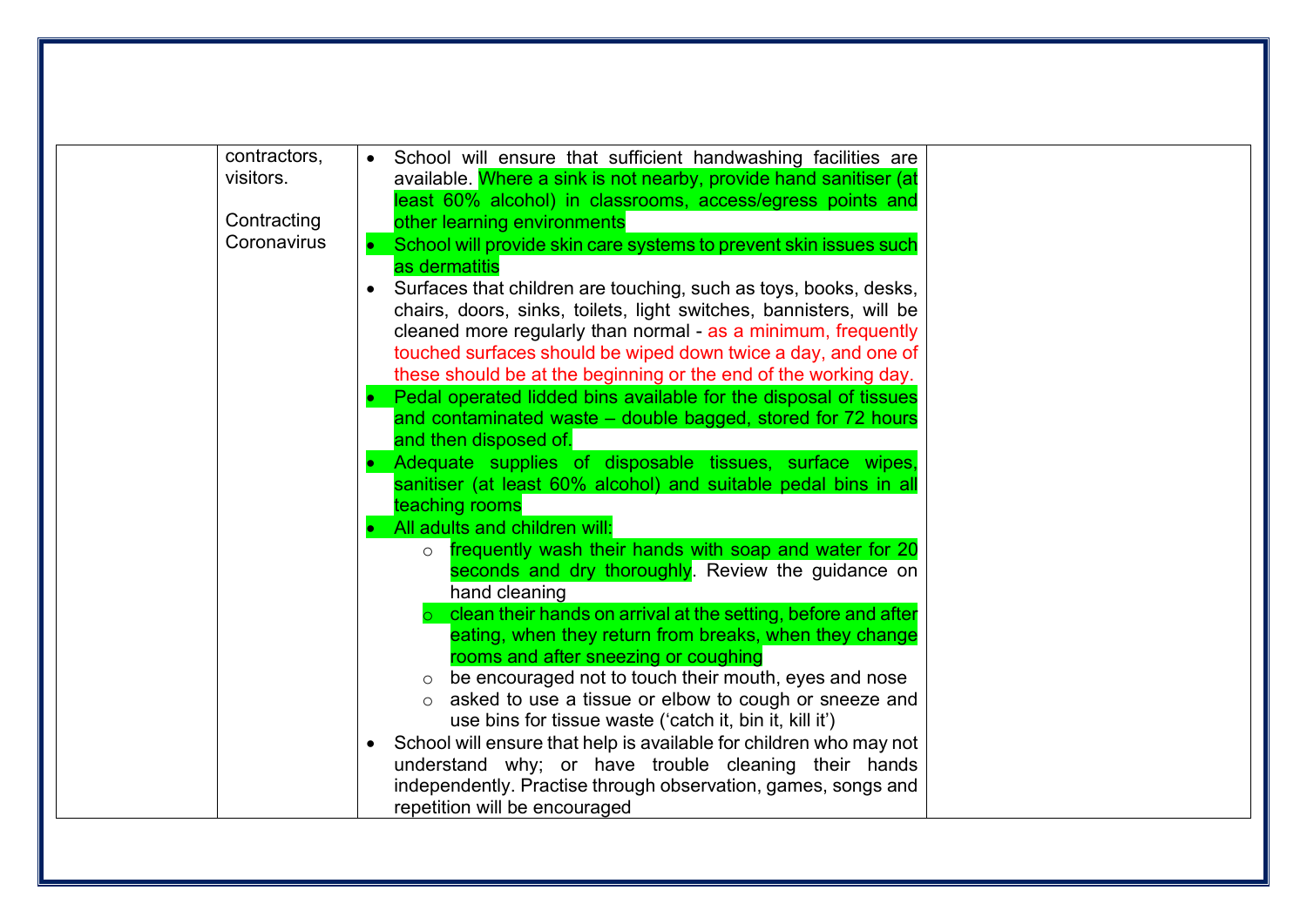| Bins for tissues are emptied throughout the day<br>where possible, all spaces should be well ventilated using<br>natural ventilation (opening windows) or ventilation units<br>If using alcohol-based hand sanitiser (at least 60% alcohol<br>ensure your hands have fully dried off prior to contact with any<br>potential sources of ignition, included static electricity created by<br>touching metal objects.<br>Thorough cleans where someone has been diagnosed with<br>$\bullet$<br>Covid-19 and have been in the premises within 72 hours.<br>Alternatively, close off the area until 72 hours has elapsed. If<br>$\bullet$<br>member of staff diagnosed has not been in the office for 72 hours<br>no action required.<br>When purchasing/using substances a hierarchy of control is<br>$\bullet$<br>implemented which considers;<br>Elimination<br>Substitution<br>$\bigcirc$<br><b>Engineering Controls</b><br>$\circ$<br><b>Administrative Controls</b><br><b>Personal Protective Equipment</b><br>Each substance will have an individual COSHH Assessment<br>which identifies Hazards and control measures for employees to<br>follow. |
|------------------------------------------------------------------------------------------------------------------------------------------------------------------------------------------------------------------------------------------------------------------------------------------------------------------------------------------------------------------------------------------------------------------------------------------------------------------------------------------------------------------------------------------------------------------------------------------------------------------------------------------------------------------------------------------------------------------------------------------------------------------------------------------------------------------------------------------------------------------------------------------------------------------------------------------------------------------------------------------------------------------------------------------------------------------------------------------------------------------------------------------------------|
| Alongside the COSHH Assessment will be the Safety Data<br>Sheet to provide additional information. These assessments to<br>be shared with staff.                                                                                                                                                                                                                                                                                                                                                                                                                                                                                                                                                                                                                                                                                                                                                                                                                                                                                                                                                                                                     |
| Good hygiene practices – do not eat drink or smoke whilst using<br>٠<br>substances.<br>Staff to be instructed to refrain from bringing in their own<br>cleaning products.<br>Suitable storage of hand sanitiser taking into account the risks<br>around ingestion and fire where substances are stored in bulk                                                                                                                                                                                                                                                                                                                                                                                                                                                                                                                                                                                                                                                                                                                                                                                                                                       |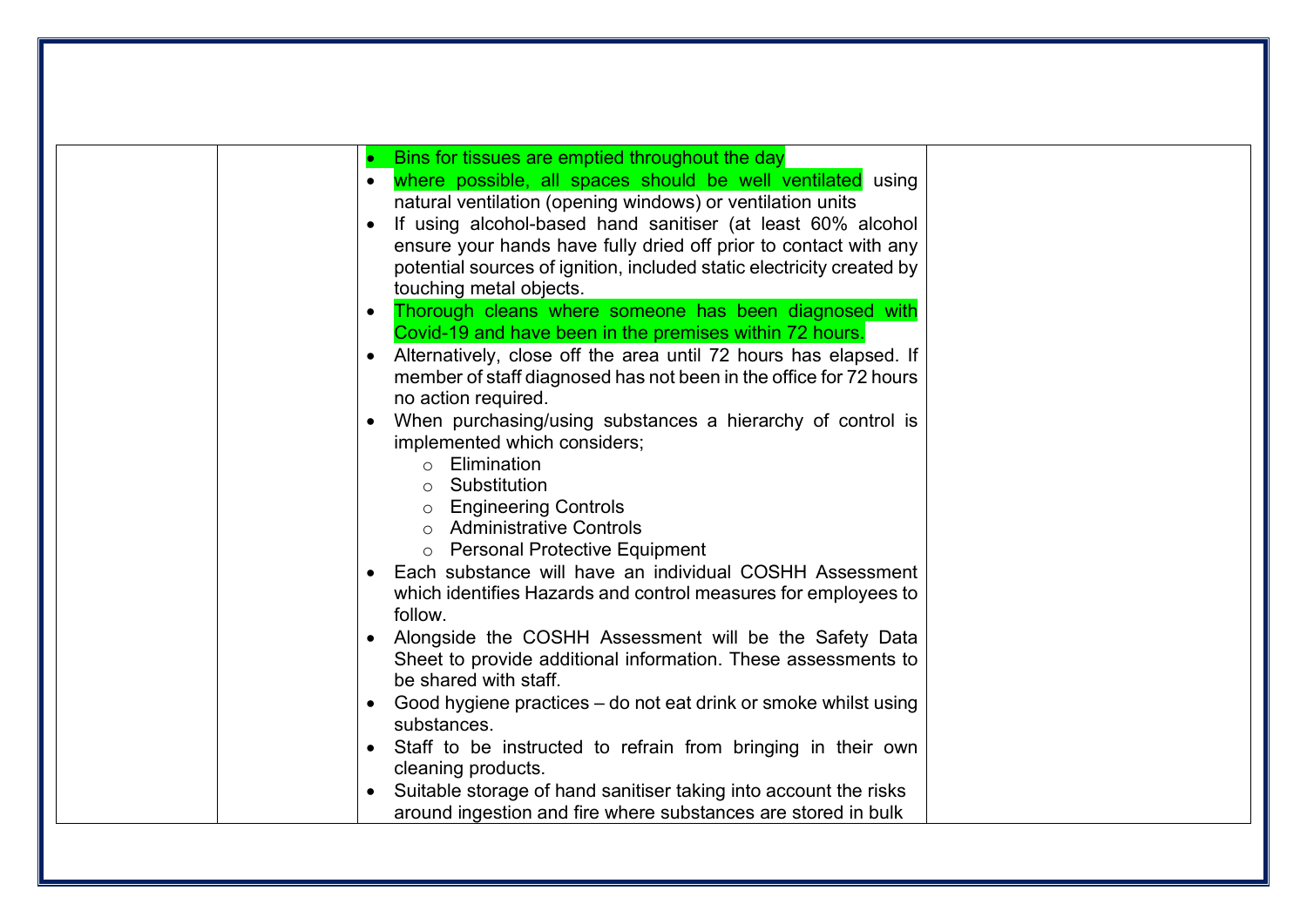|                |                                                                                  | Any hand sanitiser dispensed from large bulk containers to<br>smaller ones are labelled with similar labelling as the bulk<br>container, to ensure the user is aware of any hazards it may<br>present. This should also include any instructions on how to<br>use the hand sanitiser.<br>School will carry out separate risk assessment where they<br>identify the need to use a fogging machine and substances<br>related to its use                                                                                                                                                                                                                                                                                                                                                                                                                                                                                                                                                                                                                                                                                                                                                                                                          |
|----------------|----------------------------------------------------------------------------------|------------------------------------------------------------------------------------------------------------------------------------------------------------------------------------------------------------------------------------------------------------------------------------------------------------------------------------------------------------------------------------------------------------------------------------------------------------------------------------------------------------------------------------------------------------------------------------------------------------------------------------------------------------------------------------------------------------------------------------------------------------------------------------------------------------------------------------------------------------------------------------------------------------------------------------------------------------------------------------------------------------------------------------------------------------------------------------------------------------------------------------------------------------------------------------------------------------------------------------------------|
| <b>3.2 PPE</b> | Employees,<br>pupils,<br>contractors,<br>visitors.<br>Contracting<br>Coronavirus | It is important to recognise that PPE is only one element of safe<br>and effective infection prevention and control and you should<br>always ensure the following practices:<br>Robust hand hygiene.<br>$\circ$<br>Do not touch your eyes, nose or mouth if your hands are<br>$\circ$<br>not clean.<br>$\circ$ Good respiratory hygiene.<br>Environmental control (e.g., cleaning of frequently<br>$\circ$<br>touched surfaces).<br>Management of pupils<br>$\circ$ Information, instruction and training<br>Staff will receive sufficient information and instruction on the use<br>$\bullet$<br>of PPE including how to put on (Donning), remove (Doffing),<br>store, dispose of as well as any limitations of the PPE<br>Single use PPE should be disposed of so that it cannot be used<br>$\bullet$<br>again<br>Pedal operated lidded bins available for the disposal of PPE,<br>tissues and contaminated waste – double bagged, stored for 72<br>hours and then disposed of where individuals has shown<br>symptoms of COVID-19.<br>• Staff will still need to wear any PPE that was identified in risk<br>assessments prior to the Covid-19 outbreak as this will have<br>been identified to protect you from other foreseeable hazards. |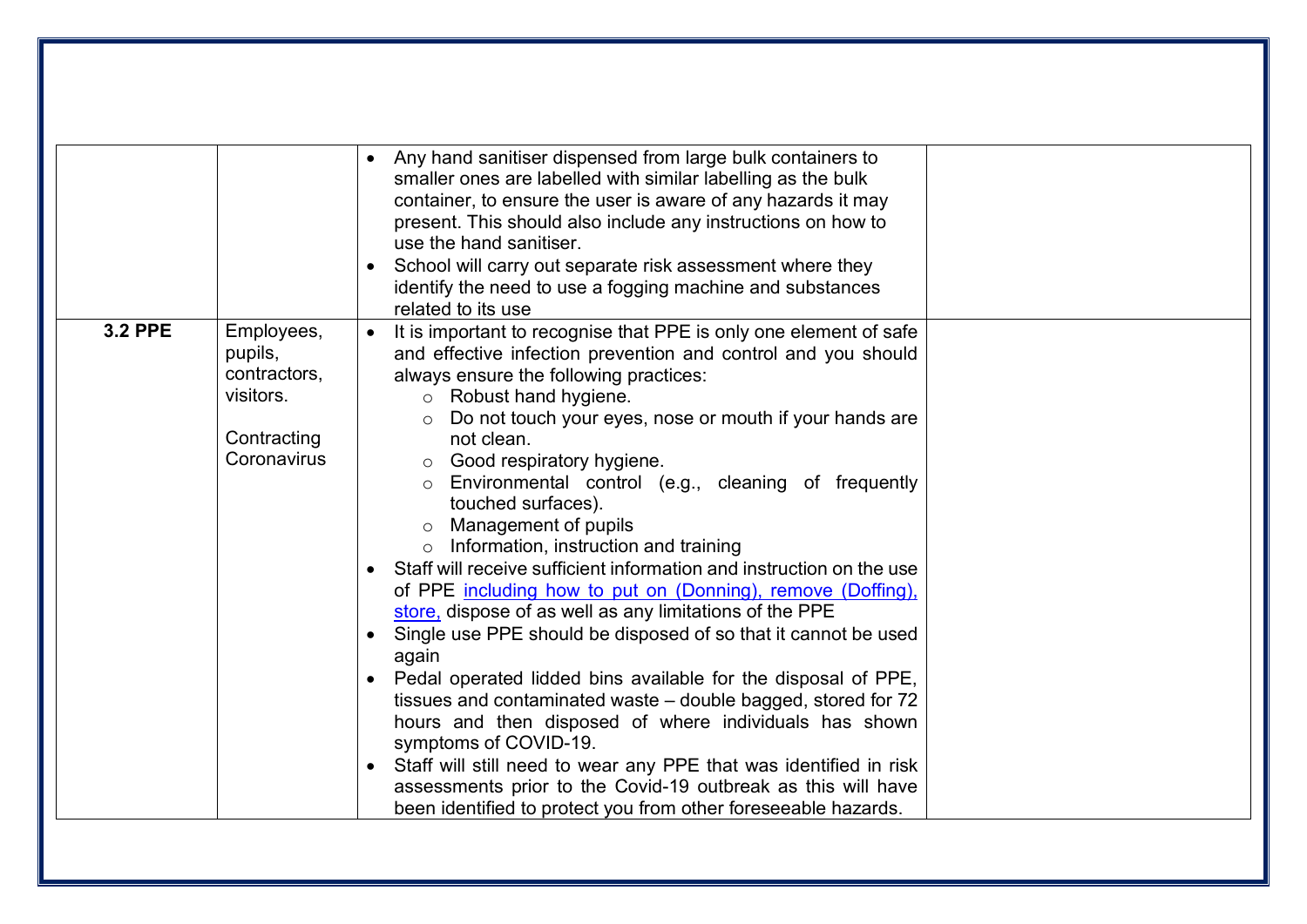|                                                                                                                                                                                                                                             |                                                                                  | <b>4.0 Premises</b>                                                                                                                                                                                                                                                                                                                                                                                                                                                                                                                                                                                                                                                                                                                                                                                                                                                                                                                                                                                                                                                   |
|---------------------------------------------------------------------------------------------------------------------------------------------------------------------------------------------------------------------------------------------|----------------------------------------------------------------------------------|-----------------------------------------------------------------------------------------------------------------------------------------------------------------------------------------------------------------------------------------------------------------------------------------------------------------------------------------------------------------------------------------------------------------------------------------------------------------------------------------------------------------------------------------------------------------------------------------------------------------------------------------------------------------------------------------------------------------------------------------------------------------------------------------------------------------------------------------------------------------------------------------------------------------------------------------------------------------------------------------------------------------------------------------------------------------------|
| 4.1 Access and<br><b>Egress</b><br>including use of<br>entrances                                                                                                                                                                            | Employees,<br>pupils,<br>contractors,<br>visitors.<br>Contracting<br>Coronavirus | School has a process for removing face coverings when pupils<br>Although social distancing is no<br>and staff who use them arrive at school. Pupils are instructed<br>longer a legal requirement for staff<br>not to touch the front of their face covering during use or when<br>and pupils, the one-way system<br>removing them. They must wash their hands immediately on<br>around the site will still be in place.<br>arrival (as is the case for all pupils), dispose of temporary face<br>Parents will not be invited into<br>coverings in a covered bin or place reusable face coverings in<br>school without the permission of<br>a plastic bag they can take home with them, and then wash<br>SLT.<br>their hands again before heading to their classroom.<br>Whilst 2m will not be evident in<br>Sanitiser (at least 60% alcohol) available at all entrances<br>$\circ$<br>classrooms, staffroom etc staf<br>and exits<br>are advised to continue to make<br>sensible decisions regarding thei<br>proximity to others both in class<br>and with colleagues |
| <b>4.2 Classrooms</b><br>(This Section)<br>may need to be<br>duplicated for<br>different<br>classrooms.<br>bubbles or year<br>groups where<br>control measures<br>vary due to size,<br>age, experience<br>or needs of<br>individual pupils) | Employees,<br>pupils,<br>contractors,<br>visitors.<br>Contracting<br>Coronavirus | Staff to child ratios are appropriate with adherence to Early<br>Years Foundation Stage (EYFS) where necessary<br>Senior leadership team have carried out physical examination of<br>spaces to ensure there is adequate ventilation.<br>Use of CO2 monitors used to measure ventilation in line with<br>$\bullet$<br><b>HSE</b> guidance<br>Routine monitoring undertaken by members of Senior<br>Leadership team to ensure adequate ventilation is maintained<br>during school day                                                                                                                                                                                                                                                                                                                                                                                                                                                                                                                                                                                   |
| 4.4 Movement<br>around the<br>school,                                                                                                                                                                                                       | Employees,<br>pupils,                                                            | Vision screens in door kept clear at all times<br>$\bullet$<br>Doors should only be wedged open only where rooms are<br>occupied or doorgard or mag lock fitted and checked monthly                                                                                                                                                                                                                                                                                                                                                                                                                                                                                                                                                                                                                                                                                                                                                                                                                                                                                   |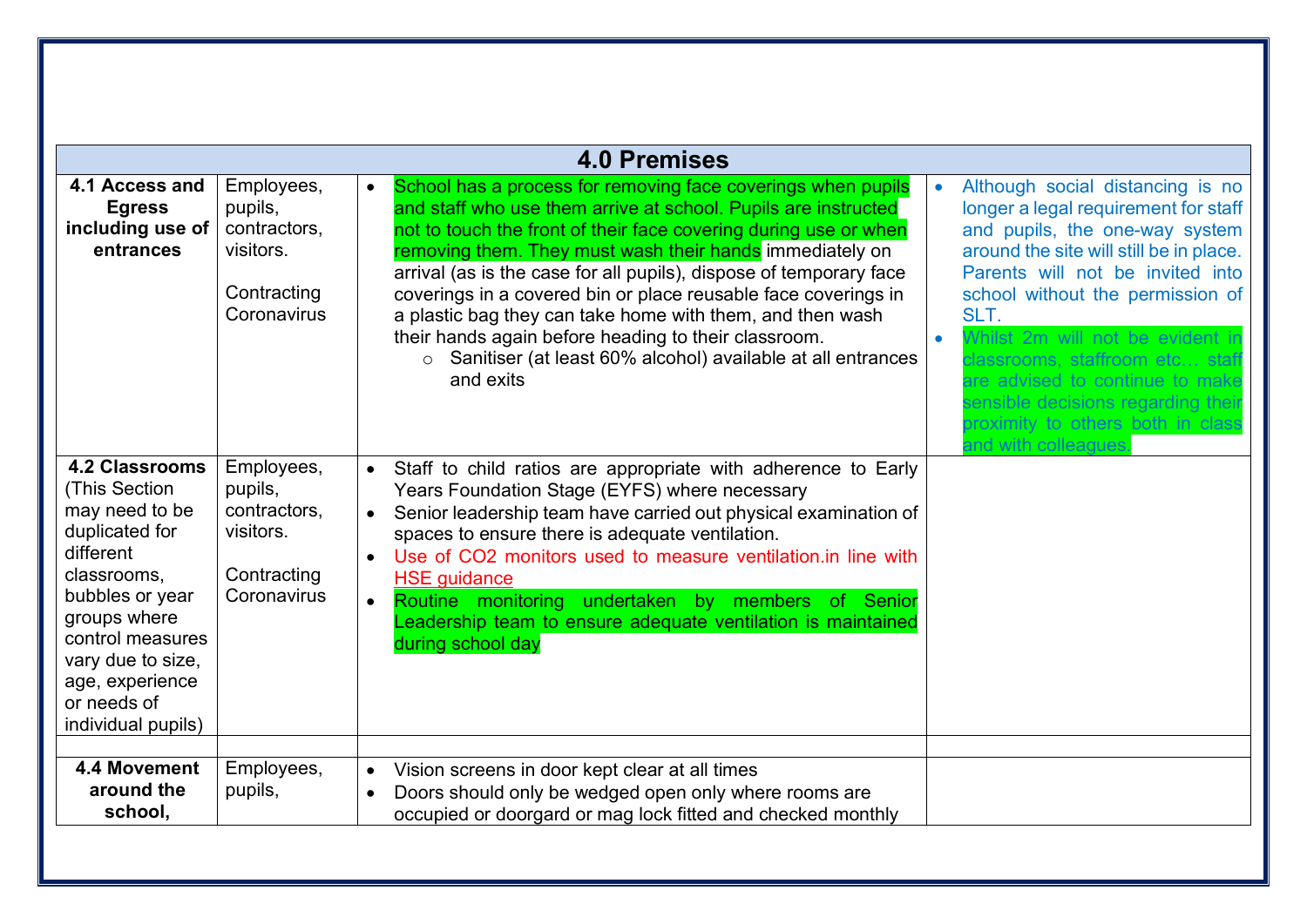| including use of   | contractors,            | All staff briefed to ensure that they are aware of these controls.             |
|--------------------|-------------------------|--------------------------------------------------------------------------------|
| corridors          | visitors.               | Staff rota in place to monitor adherence of implemented system<br>of movement  |
|                    | Contracting             | Senior leadership team have carried out physical examination of                |
|                    | Coronavirus             | spaces to ensure there is adequate ventilation.                                |
|                    |                         | Use of CO2 monitors used to measure ventilation.in line with<br>$\bullet$      |
|                    |                         | <b>HSE</b> guidance                                                            |
|                    |                         | Routine monitoring undertaken by members of Senior<br>$\bullet$                |
|                    |                         | Leadership team to ensure adequate ventilation is maintained                   |
|                    |                         | during school day                                                              |
| <b>4.5 Toilets</b> | Employees,              | Posters in toilets regular handwashing<br>$\bullet$                            |
|                    | pupils,                 | Provide suitable and sufficient rubbish bins for hand towels with<br>$\bullet$ |
|                    | contractors,            | regular removal and disposal.                                                  |
|                    | visitors.               | Senior leadership team have carried out physical examination of<br>$\bullet$   |
|                    |                         | spaces to ensure there is adequate ventilation.                                |
|                    | Contracting             | Use of CO2 monitors used to measure ventilation.in line with                   |
|                    | Coronavirus             | <b>HSE</b> guidance                                                            |
|                    |                         | Routine monitoring undertaken by members of Senior<br>$\bullet$                |
|                    |                         | Leadership team to ensure adequate ventilation is maintained                   |
|                    |                         | during school day                                                              |
| 4.6 Meeting        | Employees,              | Senior leadership team have carried out physical examination of                |
| <b>Rooms</b>       | pupils,                 | spaces to ensure there is adequate ventilation.                                |
|                    | contractors.            | Use of CO2 monitors used to measure ventilation. in line with<br>$\bullet$     |
|                    | visitors.               | <b>HSE</b> guidance                                                            |
|                    | Contracting             | Routine monitoring undertaken by members of Senior<br>$\bullet$                |
|                    | Coronavirus             | Leadership team to ensure adequate ventilation is maintained                   |
|                    |                         | during school day                                                              |
| 4.7 Offices        | Employees,              | Posters displayed to follow social distancing cleaning, ventilation            |
|                    | pupils,<br>contractors, | and hand hygiene requirements                                                  |
|                    | visitors.               |                                                                                |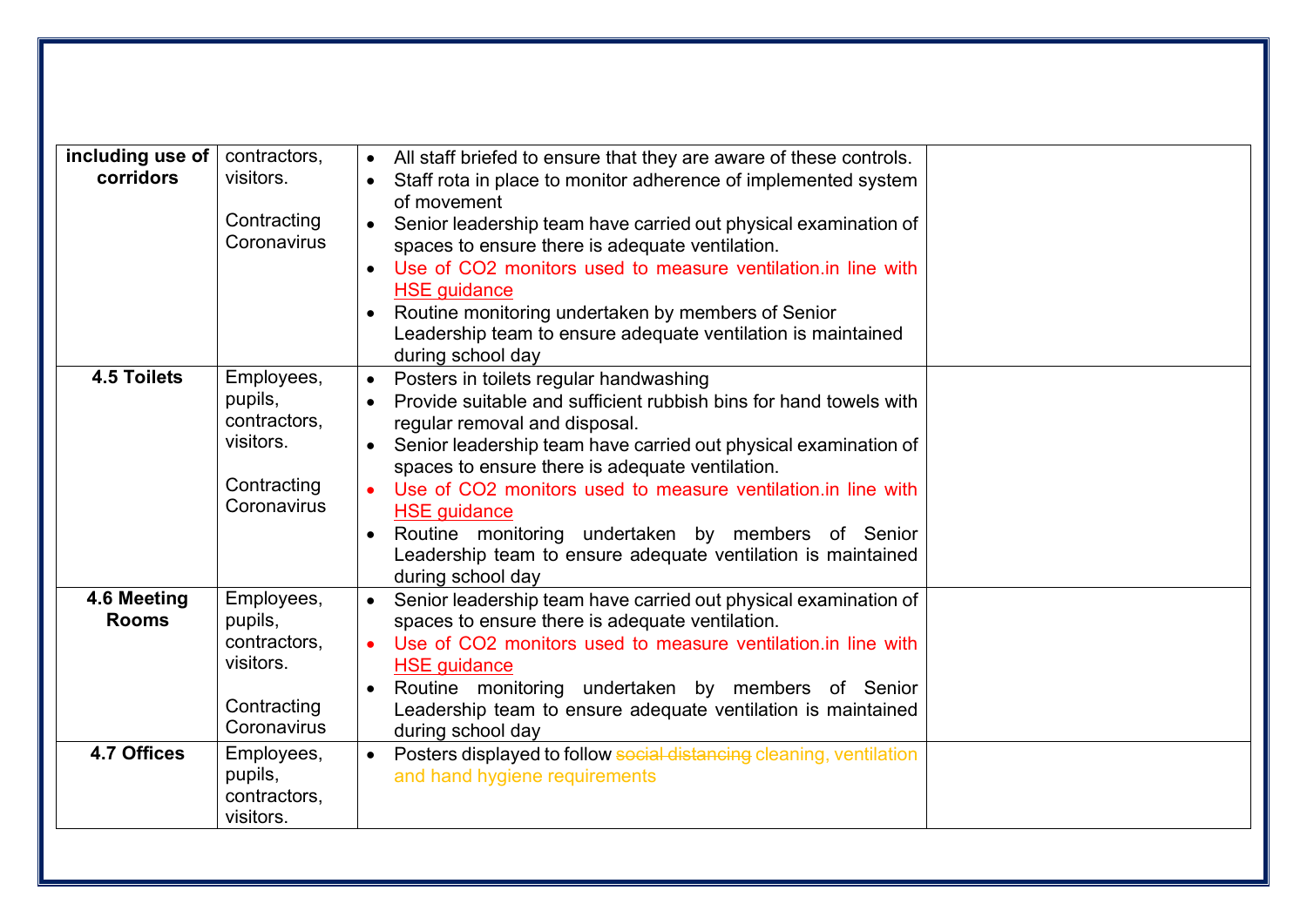|                                   | Contracting<br>Coronavirus                                                       | Staff should follow clean desk prior to working and leaving the<br>area. They must also leave their desk as clear as possible to<br>ensure that the desk can be easily cleaned.<br>Natural ventilation encouraged<br>$\bullet$<br>Desks physically repositioned<br>$\bullet$<br>Use of photocopiers: Photocopiers limited to one person per<br>time. Staff advised to limit use of the photocopier and wash<br>hands after use. Consider the use of touch screen pens when<br>using photocopier. Cleaning regimes are stepped up to clean<br>more frequent<br>Senior leadership team have carried out physical examination of<br>spaces to ensure there is adequate ventilation.<br>• Use of CO2 monitors used to measure ventilation.in line with<br><b>HSE</b> guidance<br>Routine monitoring undertaken by members of Senior<br>Leadership team to ensure adequate ventilation is maintained<br>during school day |  |
|-----------------------------------|----------------------------------------------------------------------------------|----------------------------------------------------------------------------------------------------------------------------------------------------------------------------------------------------------------------------------------------------------------------------------------------------------------------------------------------------------------------------------------------------------------------------------------------------------------------------------------------------------------------------------------------------------------------------------------------------------------------------------------------------------------------------------------------------------------------------------------------------------------------------------------------------------------------------------------------------------------------------------------------------------------------|--|
| 4.8 Music/Choir<br><b>Lessons</b> |                                                                                  | <b>NA</b>                                                                                                                                                                                                                                                                                                                                                                                                                                                                                                                                                                                                                                                                                                                                                                                                                                                                                                            |  |
| 4.9 Staff rooms                   | Employees,<br>pupils,<br>contractors,<br>visitors.<br>Contracting<br>Coronavirus | Vision panels in doors kept clear at all times<br>Disposable towels only - no multi use towels.<br>$\bullet$<br>Suitably stocked hand washing facilities with soap, disposable<br>$\bullet$<br>towels and hot running water. Stocks are replenished daily<br>Preferably separate sinks for washing cutlery and handwashing.<br>Staff have been requested to clean down tables before and after<br>$\bullet$<br>use, removing all uneaten food and drink and dispose of in bin<br>Frequently touched surfaces in shared spaces such as taps,<br>kettles, water heaters, fridges, microwaves and cupboards<br>cleaned frequently                                                                                                                                                                                                                                                                                       |  |
| <b>4.10 Ventilation</b>           | Employees,<br>pupils,                                                            | • Ventilation to chemical stores should remain operational.                                                                                                                                                                                                                                                                                                                                                                                                                                                                                                                                                                                                                                                                                                                                                                                                                                                          |  |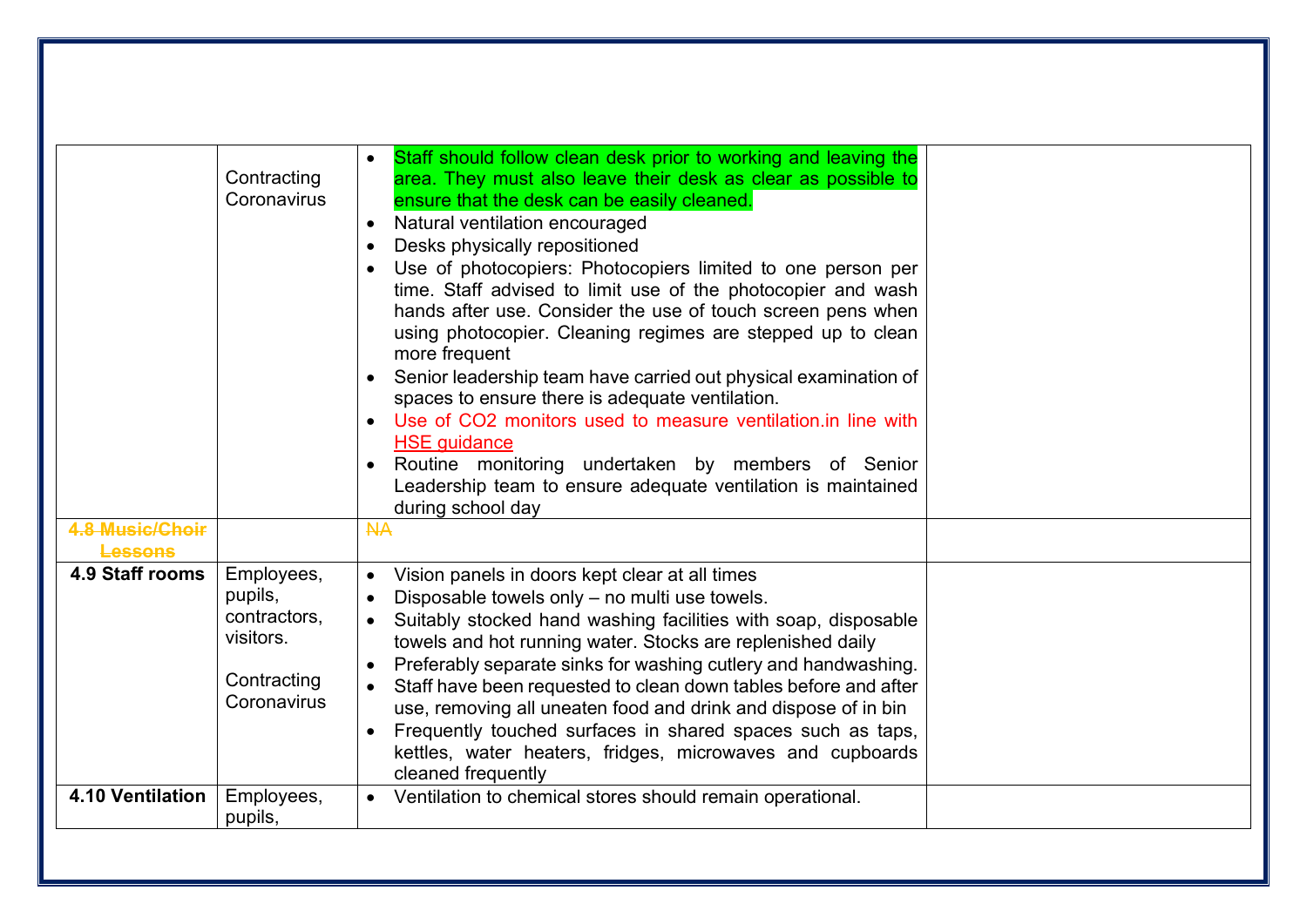| contractors,<br>visitors.  | Switch ventilation to nominal speed at least 2 hours before the<br>$\bullet$<br>building usage and switch to lower speed 2 hours after the<br>building usage time                                                               |  |
|----------------------------|---------------------------------------------------------------------------------------------------------------------------------------------------------------------------------------------------------------------------------|--|
| Contracting<br>Coronavirus | At nights and weekends, do not switch ventilation off, but keep it<br>running at lower speeds                                                                                                                                   |  |
|                            | • Ensure regular airing with windows<br>Switch air handling units with recirculation to 100% outdoor air.                                                                                                                       |  |
|                            | Inspect heat recovery equipment to be ensure that leakages are<br>under control.                                                                                                                                                |  |
|                            | The outside air supply and exhaust ventilation is increased as<br>much as is reasonably possible.                                                                                                                               |  |
|                            | • Windows will be open at all times                                                                                                                                                                                             |  |
|                            | In cooler weather windows will be opened just enough to provide<br>constant background ventilation and opened more fully for short<br>periods to purge the air in the space                                                     |  |
|                            | Non fire doors will be kept open to assist with creating a<br>throughput of air.                                                                                                                                                |  |
|                            | School will follow advice on the following documents air<br>conditioning and ventilation during the coronavirus<br>outbreak and CIBSE coronavirus (COVID-19) advice.                                                            |  |
|                            | • School will use a CO2 monitor as this can assist with a<br>visualisation of whether ventilation is appropriate - anything<br>between 800ppm & 1000pm highlights that more ventilation is<br>required. Guidance is here & here |  |
|                            | To balance the need for increased ventilation while maintaining<br>a comfortable temperature, the following measures will be used<br>as appropriate:                                                                            |  |
|                            | $\circ$ Opening high level windows in preference to low level to<br>reduce draughts                                                                                                                                             |  |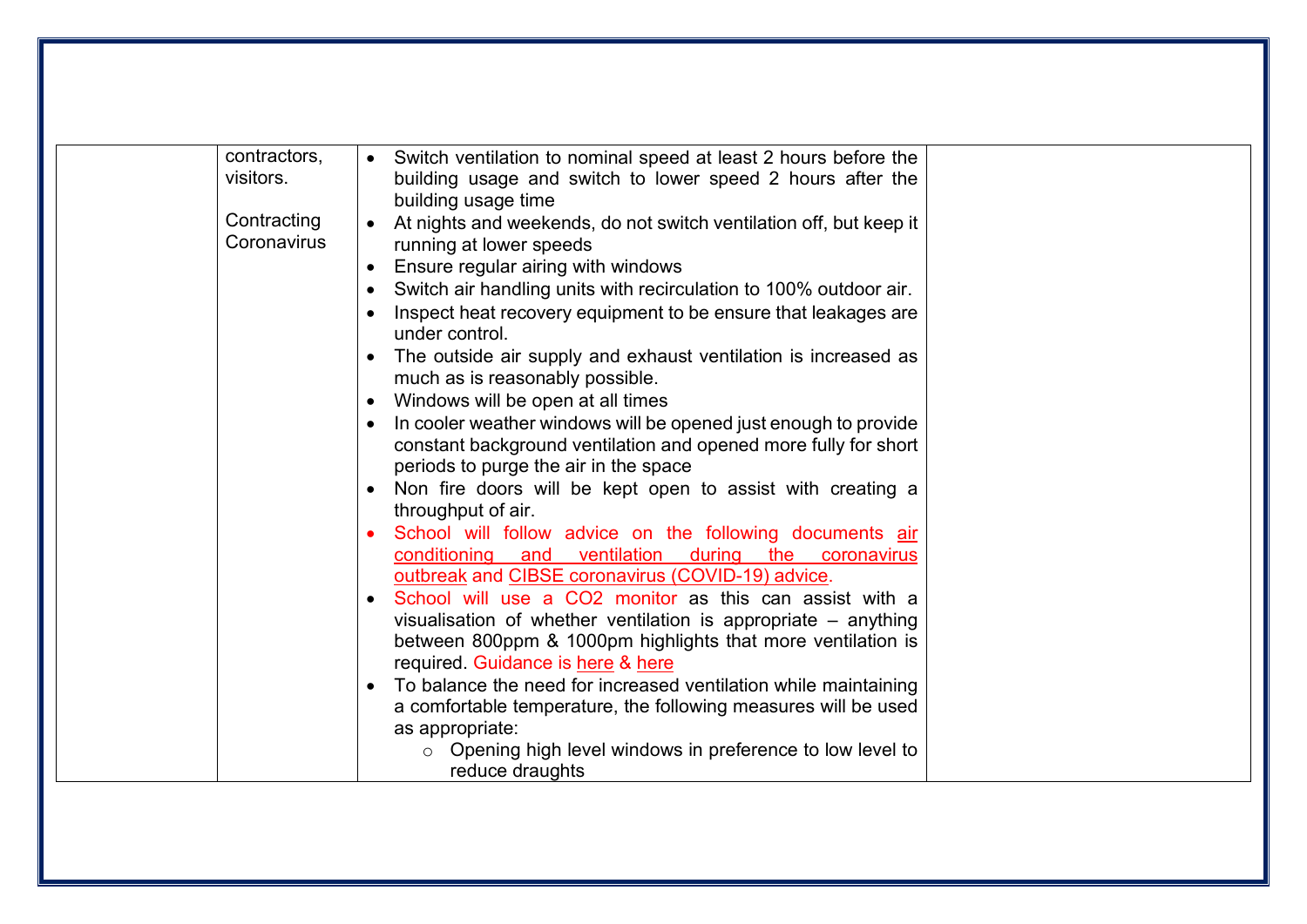|                        |                         | increasing the ventilation while spaces are unoccupied                               |
|------------------------|-------------------------|--------------------------------------------------------------------------------------|
|                        |                         | (e.g. between meetings, during lunchtimes, when a room                               |
|                        |                         | is unused)                                                                           |
|                        |                         | providing flexibility to allow additional, suitable indoor                           |
|                        |                         | clothing.                                                                            |
|                        |                         | rearranging furniture where possible to avoid direct drafts                          |
|                        |                         | checking to ensure windows are not obstructed or<br>blocked by curtains or furniture |
|                        |                         | increasing ventilation where more aerosols are released<br>$\circ$                   |
|                        |                         | during activities such as singing or sport                                           |
| 4.11 Shared            |                         | N/A                                                                                  |
| <b>Premises</b>        |                         |                                                                                      |
| 4.12                   | Employees,              | Additional time provided for cleaning surfaces in the                                |
| Lunchtimes,<br>breaks. | pupils,<br>contractors, | dining/sports hall, changing areas and teaching areas between                        |
| including PE,          | visitors.               | groups<br>Outdoor playground equipment subject to a more frequent                    |
| use of play            |                         | cleaning process                                                                     |
| spaces and             | Contracting             | Outdoor sports are prioritised for Physical Education where                          |
| equipment              | Coronavirus             | possible, and large indoor spaces used where it is not.                              |
|                        |                         | Pupils will be reminded about cleaning and hygiene prior to<br>$\bullet$             |
|                        |                         | every lesson                                                                         |
|                        |                         | Pupils will wash/sanitise hands prior and following every PE                         |
|                        |                         | lesson<br>School has reviewed and followed supporting guidance which                 |
|                        |                         | includes                                                                             |
|                        |                         | <b>Sport England</b><br>$\circ$                                                      |
|                        |                         | <b>Association for Physical Education</b>                                            |
|                        |                         | <b>Youth Sport Trust</b><br>$\circ$                                                  |
|                        |                         | School will only work with external coaches, clubs and                               |
|                        |                         | organisations for curricular and extra-curricular activities where                   |
|                        |                         | they are satisfied that this is safe to do so. This will include a                   |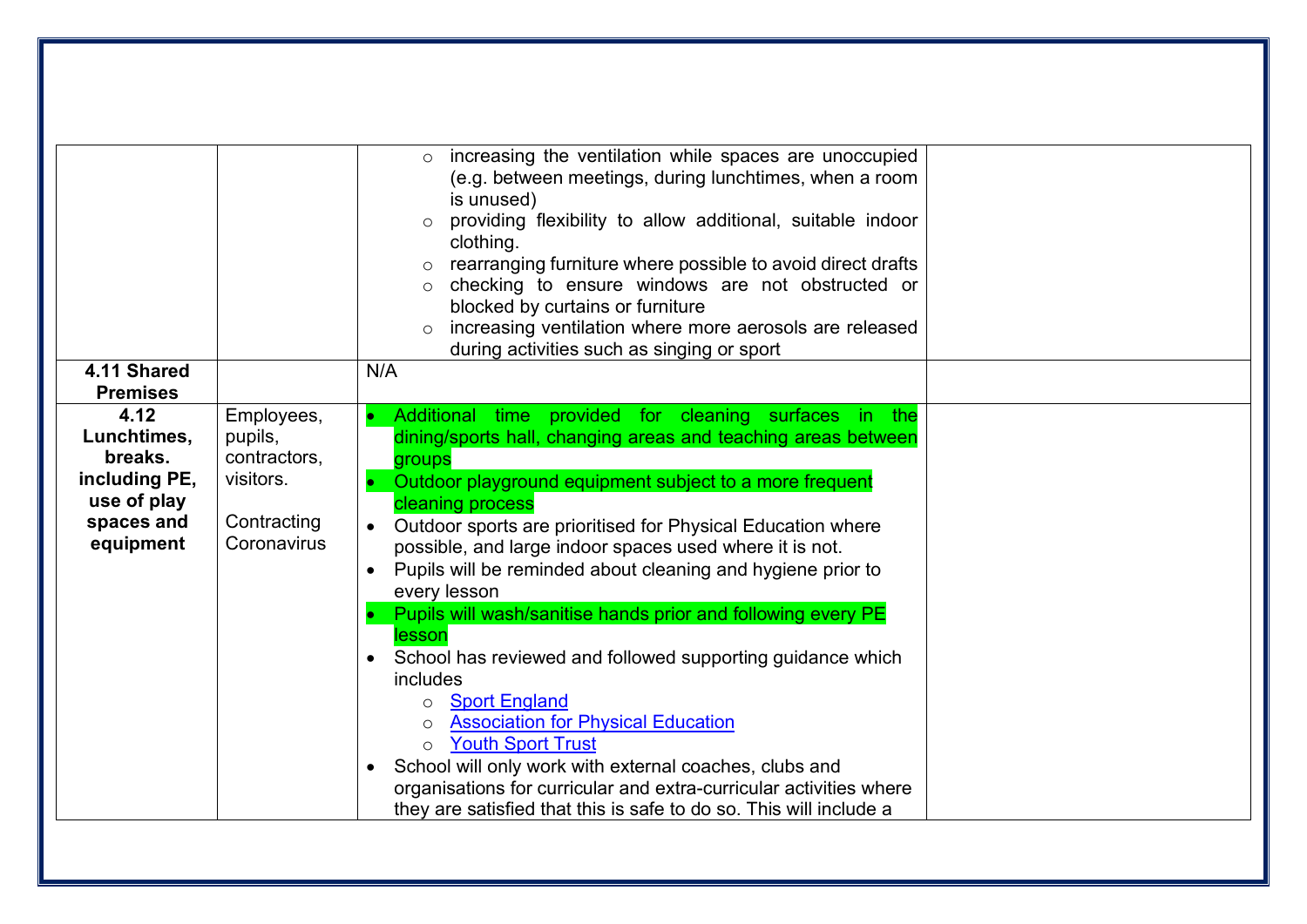|                                                              |                                                                                  | robust vetting process to ensure suitable risk assessments are<br>in place prior to allowing activities to go ahead.<br>Task based risk assessments will be reviewed before re-<br>commencing physical education<br>Sufficient tissues available for ensuring good respiratory<br>hygiene – i.e. 'catch it, bag it, bin it' approach.<br>Children clean their hands beforehand and enter in the groups<br>they are already in with groups kept apart as much as possible                                                                                                                                 |  |
|--------------------------------------------------------------|----------------------------------------------------------------------------------|----------------------------------------------------------------------------------------------------------------------------------------------------------------------------------------------------------------------------------------------------------------------------------------------------------------------------------------------------------------------------------------------------------------------------------------------------------------------------------------------------------------------------------------------------------------------------------------------------------|--|
| 4.13 Movement                                                | Employees,                                                                       | and tables cleaned between each group.<br>Classroom based resources, such as books and games are                                                                                                                                                                                                                                                                                                                                                                                                                                                                                                         |  |
| of essential<br><b>resources</b><br>throughout the<br>school | pupils,<br>contractors.<br>visitors.<br>Contracting<br>Coronavirus               | cleaned regularly, along with all frequently touched surfaces.                                                                                                                                                                                                                                                                                                                                                                                                                                                                                                                                           |  |
| 4.14 Extra-<br>curricular<br>provision<br>(Autumn-Term)      | Employees,<br>pupils,<br>contractors,<br>visitors.<br>Contracting<br>Coronavirus | Suitably trained staff always available taking into account<br>$\bullet$<br>emergencies (first aid, fire, lockdown, etc), safeguarding and<br>cleaning requirements of the setting<br>Extra-curricular provision will have different risks<br>depending on the type of activity or provision undertaken<br>- it is important that the setting suitably risk assesses<br>their relevant activities. Additional control measures may<br>be gleaned from this template (regarding cleaning, access,<br>egress, etc) or by reviewing relevant government/industry<br>guidance documents related to COVID-19. |  |
| 4.15 Transport<br>to/from school                             |                                                                                  | N/A<br>$\bullet$                                                                                                                                                                                                                                                                                                                                                                                                                                                                                                                                                                                         |  |